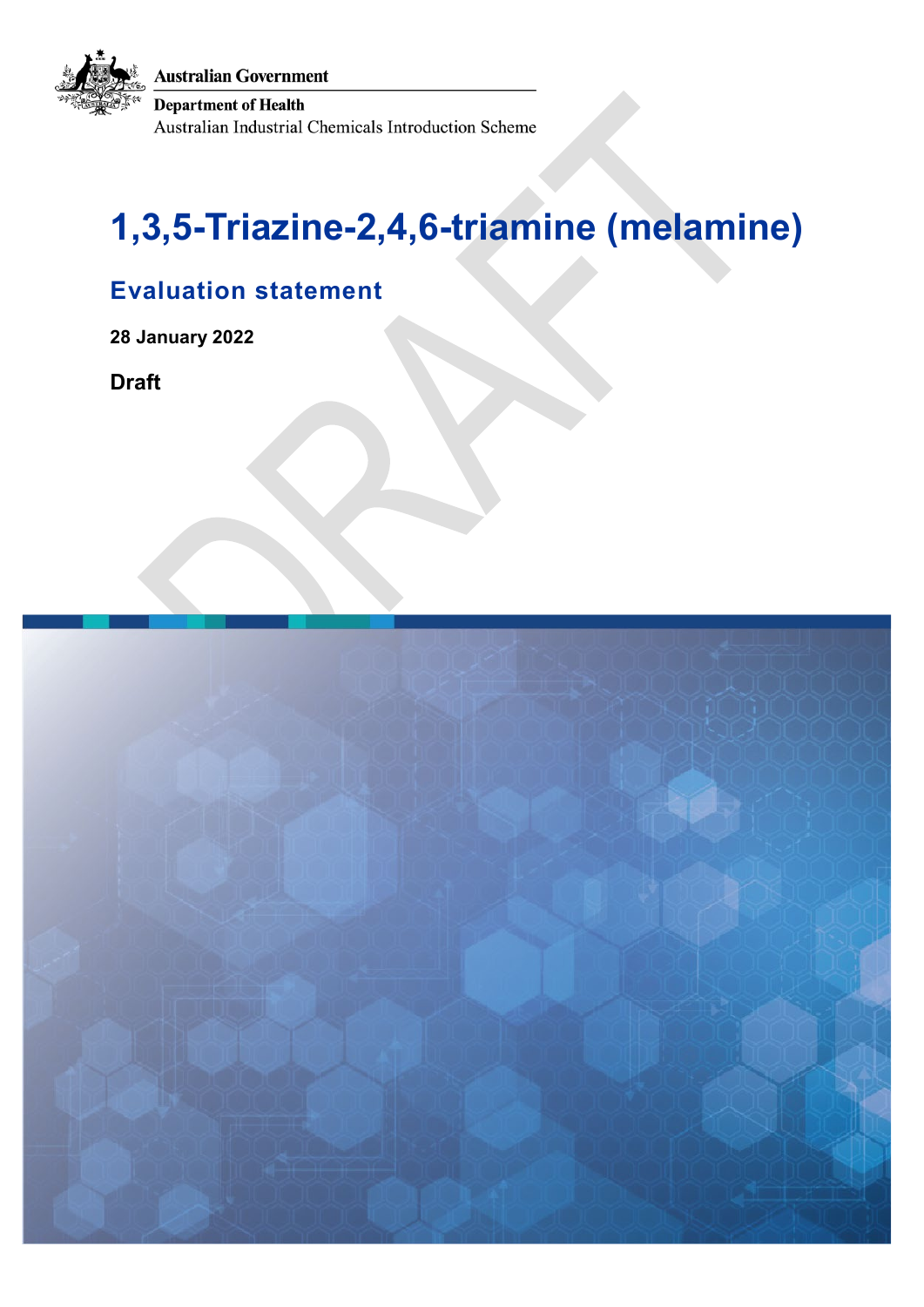# **Table of contents**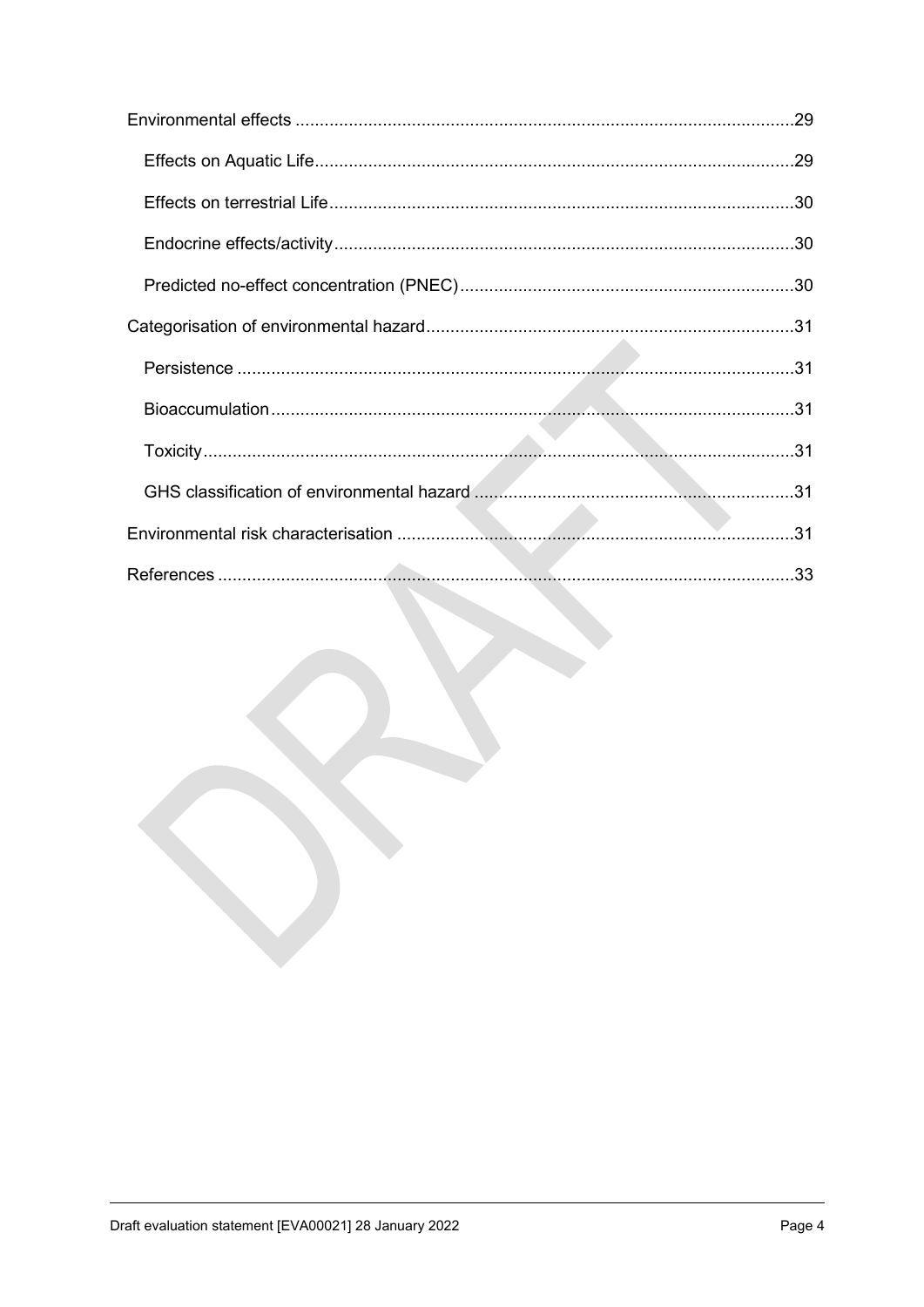# <span id="page-4-0"></span>AICIS evaluation statement

# <span id="page-4-1"></span>Subject of the evaluation

1,3,5-Triazine-2,4,6-triamine (melamine)

# <span id="page-4-2"></span>Chemical in this evaluation

| <b>Name</b>                   | <b>CAS registry number</b> |
|-------------------------------|----------------------------|
| 1,3,5-Triazine-2,4,6-triamine | 108-78-1                   |

# <span id="page-4-3"></span>Reason for the evaluation

New information has become available about risks to human health and environment.

# <span id="page-4-4"></span>Parameters of evaluation

The chemical is listed on the Australian Inventory of Industrial Chemicals (the Inventory). This evaluation is a human health and environment risk assessment for all identified industrial uses of the chemical.

# <span id="page-4-5"></span>Summary of evaluation

# <span id="page-4-6"></span>Summary of introduction, use and end use

The chemical has reported use in Australia in adhesives and construction materials with an introduction volume between 10 000 and 99 999 tonnes.

Based on international use data the chemical is predominantly used in the manufacture of synthetic resins with formaldehyde. These resins have a wide range of industrial uses including food packaging and tableware. The chemical also has commercial use including as an additive flame retardant (in foam products) and fertiliser and domestic use in paints, coatings, inks, solid cleaning products and laundry detergent pods. Internationally, the chemical is produced in high volumes with over 1 million tonnes manufactured globally.

# <span id="page-4-7"></span>Human health

**Summary of health hazards**

The critical health effects for risk characterisation include potential systemic long term effects and carcinogenicity following repeated oral exposure.

The available data suggest that the chemical is readily absorbed in the gastrointestinal tract and is excreted mainly unchanged in urine. The chemical can also transfer to the foetus via the placenta and to pups via breast milk.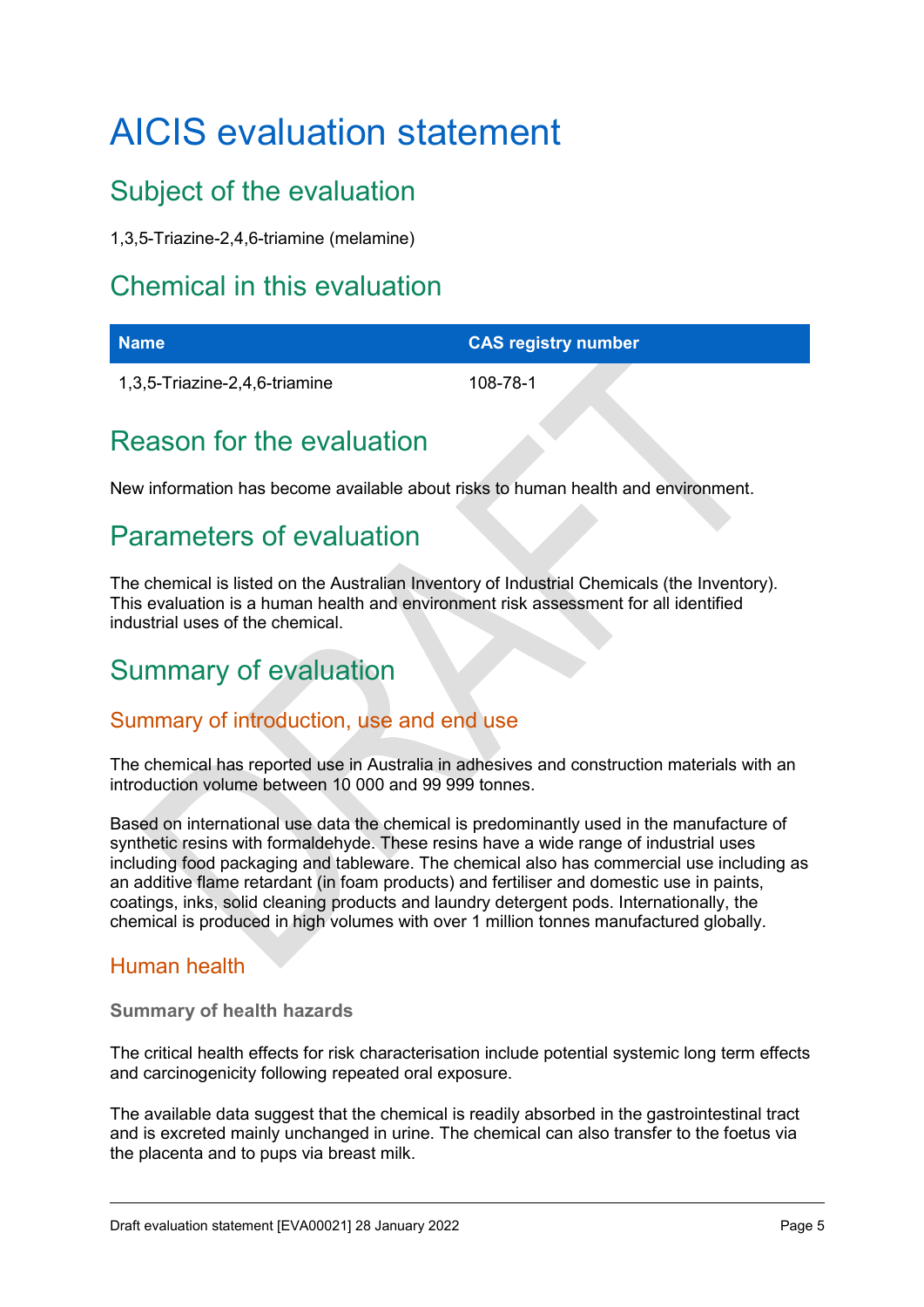Based on the available data, the chemical has low acute toxicity via the oral, dermal and inhalational routes. It is not an irritant to the skin or eye and is not a skin sensitiser.

The urinary tract system, specifically the kidney and the urinary bladder, are the main targets of melamine toxicity following repeated oral exposure. Significant adverse effects documented following repeated oral exposure to melamine in experimental animals include calculus formation in the urinary bladder of male rats, formation of kidney stones, inflammation, renal lesions, transitional cell hyperplasia and dysplasia, tubule dilation and necrosis. The adverse effects of melamine in the urinary tract are dose dependent. Male rats are more susceptible than female rats and mice (both sexes). A value has not been established for the No observed adverse effect level (NOAEL) due to the nephrotoxic effects observed at the lowest concentrations tested. The lowest observed adverse effect level (LOAEL) values of 72 and 84 mg/kg bw/day were in reported in 13 week studies conducted by National Toxic Program (NTP) (1983). The kidney stones were composed of melamine and uric acid in equal molar ratios as primary components (61–81%) in one study.

An extensive number of observational studies on melamine toxicity following the milk adulterating incident in China showed similar observations in infants to those in animals exposed to melamine. The main adverse effect in these studies was stones were found in the urinary tract, predominantly in the kidney (mostly renal pelvis and calyx), and to a lesser extent in in the ureter or the bladder. Other findings included renal lesions, inflammation, dysuria, haematuria, proteinuria, and "sand-like" precipitates in the urine, and in some cases acute obstructive renal failure and mortality.

Based on the available data, the chemical is not considered to be genotoxic. Negative results were reported from in vitro bacterial reverse mutation, in vivo micronucleus and chromosomal aberration tests.

In multiple carcinogenicity studies in rats, bladder tumours or papillomas were observed at doses ranging between 263–1090 mg/kg bw/day. Acute and chronic inflammation and hyperplasia of the bladder was reported in animals at doses ≥100 mg/kg bw/day. These studies show a strong correlation between the incidence of calculi and neoplastic incidence in the urinary bladder. Effects were predominantly observed in male rats. The mode of action for melamine associated cancer is thought to be through a non-genotoxic threshold mechanism. It was postulated that the formation of urinary crystals or calculi produces persistent irritation/inflammation and consequently transitional cell epithelium proliferation and urinary tract tumours.

Furthermore, simultaneous administration of melamine and sodium chloride (NaCl) suppresses the formation of calculi and reduces the incidence of bladder tumours in rats. This can be attributable to polyuria induced by NaCl supplementation, which facilitates microcrystal excretion and prevents the formation of larger calculi, and consequently inhibits tumour formation.

In an extended one generation reproductive toxicity study there were histopathological changes to the testes and epididymis and effects on sperm parameters. There were no effects on fertility. The chemical is not expected to cause specific adverse effects on development and neurodevelopment.

#### **Health hazard classification**

The chemical satisfies the criteria for classification according to the Globally Harmonized System of Classification and Labelling of Chemicals (GHS) (UNECE 2017) for hazard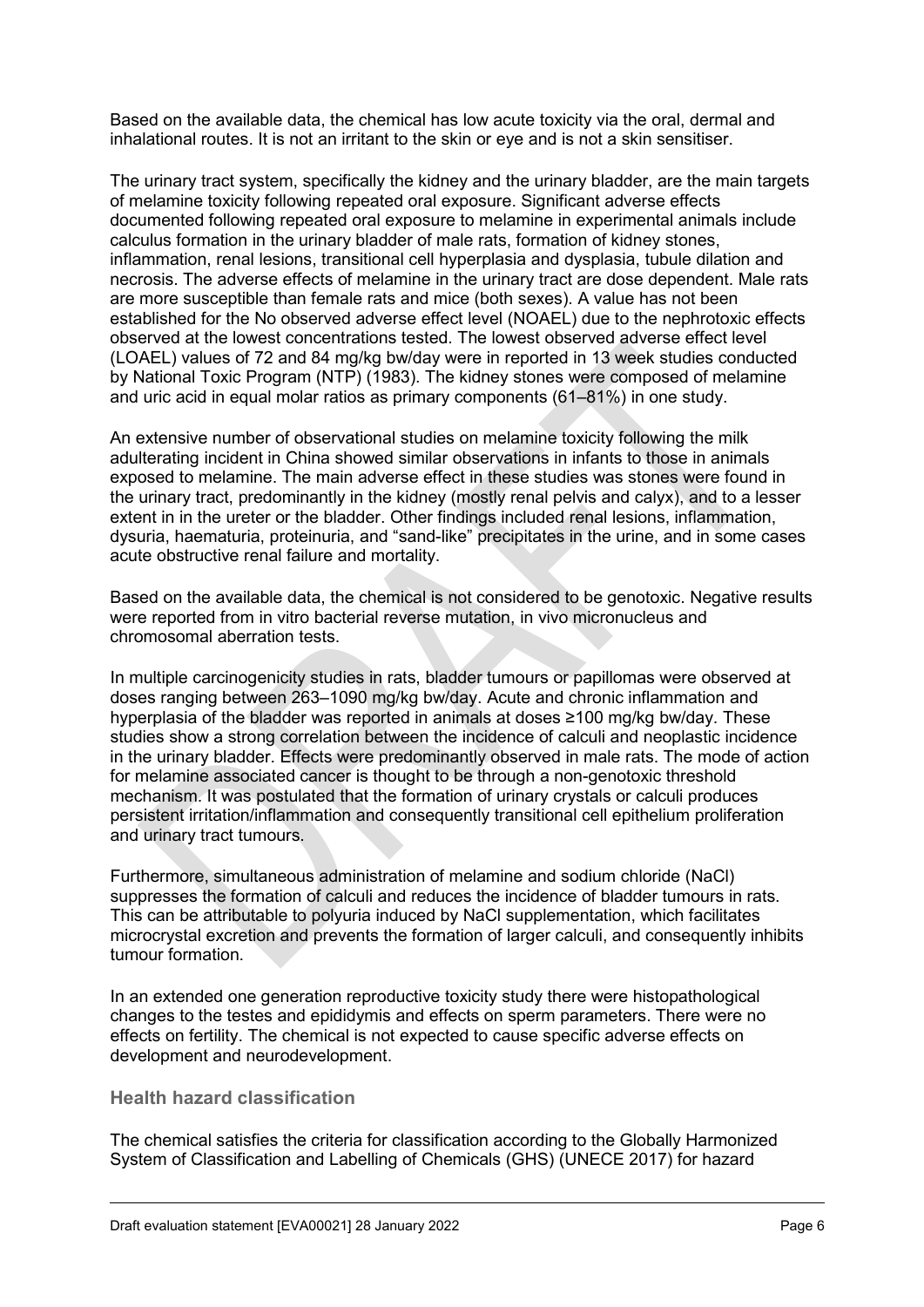classes relevant for work health and safety as follows. This does not consider classification of physical hazards and environmental hazards.

| <b>Health hazards</b>                                      | <b>Hazard category</b> | <b>Hazard statement</b>                                                                       |
|------------------------------------------------------------|------------------------|-----------------------------------------------------------------------------------------------|
| Specific Target Organ<br><b>Toxicity Repeated exposure</b> | STOT Rep. Exp. 1       | H372: Causes damage to<br>organs (urinary tract)<br>through prolonged or<br>repeated exposure |
| Carcinogenicity                                            | Carc. 2                | H351: Suspected of causing<br>cancer                                                          |

#### **Summary of health risk**

#### **Public**

Based on the available use information, the public may be exposed to the chemical:

- by direct skin contact during use of domestic products
- by incidental skin and eye contact with the chemical during use of domestic products.

Due to the negligible vapour pressure of melamine, inhalation exposure to melamine in consumer products is expected to be negligible. Provided normal precautions during use of the chemical are exercised, public exposure from incidental contact during infrequent use of paints and sealants is not likely to pose a risk to the public.

The chemical may be released from various products, including food contact materials and foam products, due to its migration to the surface or via matrix decomposition, aging or mechanical action.

Based on an analysis of several reviews of the risks from migration of melamine from food contact materials this route of exposure is unlikely to pose a risk to the public. All estimates of migration to food resulted in exposures below the 0.2 mg/kg bw/day tolerable daily intake (TDI) derived by the World Health Organisation.

Limited data are available regarding human exposure to melamine in the indoor environment. Internationally, a potential risk for children has also been identified from prolonged contact with foam based products. Dust originating from indoor environments (e.g. houses, offices, stores) are considered as a major source of human exposure to flame retardants. Limited available data indicate that exposure to dust would be below the established TDI level. If additional information becomes available to better characterise exposure and risk, a further evaluation would be required.

The chemical is a persistent and highly mobile contaminant in the environment and; therefore, may contaminate drinking water supplies (see **Environmental exposure** section). However, international monitoring data shows that secondary exposure to melamine through drinking water is low.

#### **Workers**

During product formulation and packaging, dermal, ocular and inhalation exposure might occur, particularly where manual or open processes are used. These could include transfer and blending activities, quality control analysis, and cleaning and maintaining equipment.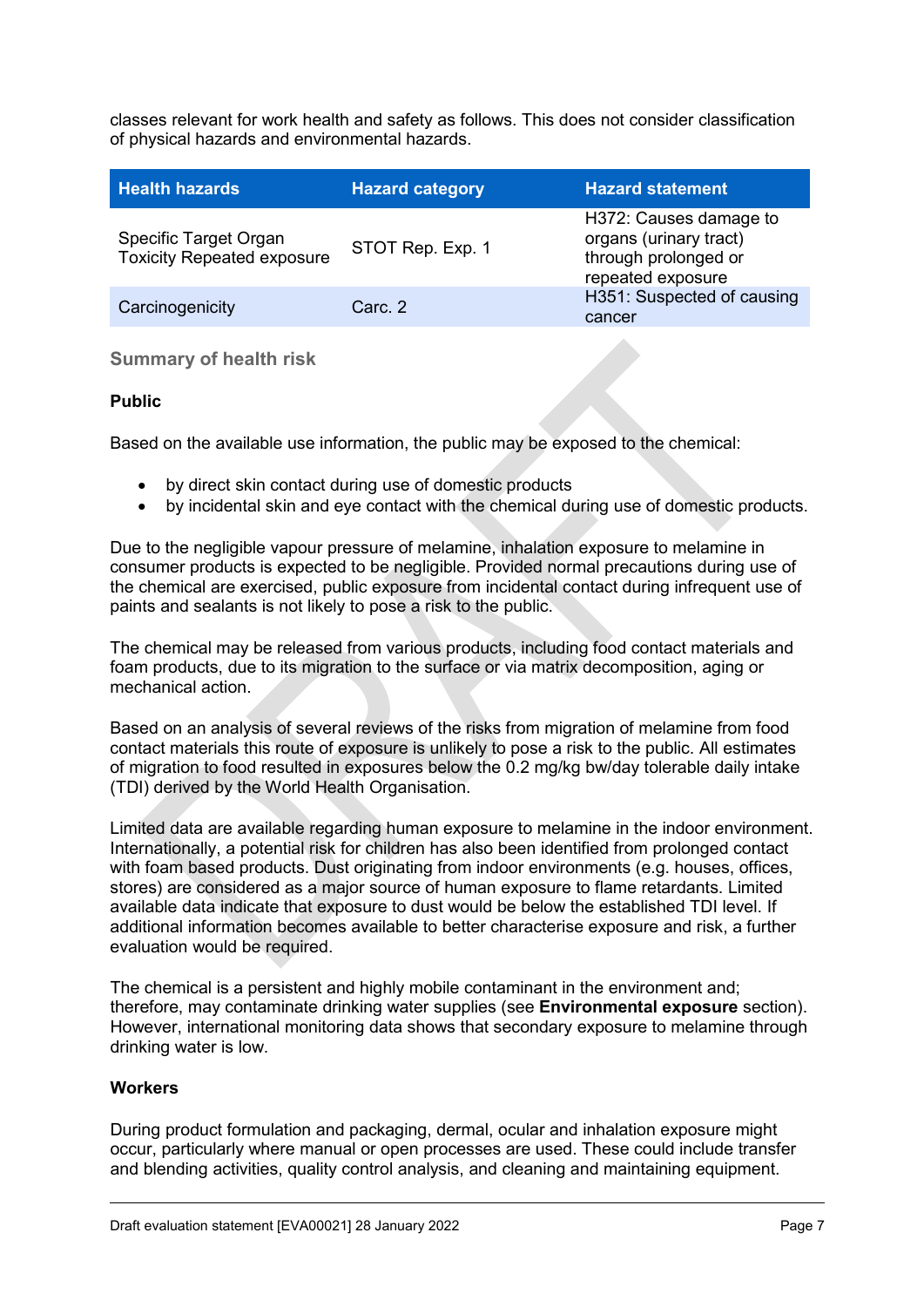Worker exposure to the chemical at lower concentrations could also occur while using formulated products containing the chemical. The level and route of exposure will vary depending on the method of application and work practices employed.

Given the critical systemic long term health effects, the chemical could pose a risk to workers.

Control measures to minimise dermal and inhalation exposure are needed to manage the risk to workers (see **Proposed means for managing any risks** section).

### <span id="page-7-0"></span>**Environment**

#### **Summary of environmental hazard characteristics**

According to domestic environmental hazard thresholds and based on the available data the chemical is:

- Persistent (P)
- Not bioaccumulative (not B)
- Not toxic (not T).

#### **Environmental hazard classification**

Based on the ecotoxicological data presented in this evaluation, melamine is not expected to be harmful to aquatic organisms. Therefore, the chemical does not satisfy the criteria for classification for acute or chronic aquatic hazard under the Globally Harmonised System of Classification and Labelling of Chemicals (UNECE 2017).

#### **Summary of environmental risk**

Melamine is present in a range of industrial and household products worldwide and is likely to have similar industrial and consumer uses within Australia. The substance is expected to be released to wastewater and soil as a result of its use.

Melamine is a persistent and highly mobile contaminant in the environment. Measured concentrations in surface waters are many orders of magnitude below levels of concern, even in industrialised and highly disturbed water bodies. Concentrations in Australian waters are expected to be much lower. Available evidence indicates that melamine may have endocrine activity, but there is no strong evidence suggesting this activity translates into adverse effects in environmental organisms.

# <span id="page-7-1"></span>Proposed means for managing risk

### <span id="page-7-2"></span>**Workers**

### **Recommendation to Safe Work Australia**

It is recommended that Safe Work Australia (SWA) update the Hazardous Chemical Information System (HCIS) to include classifications relevant to work health and safety.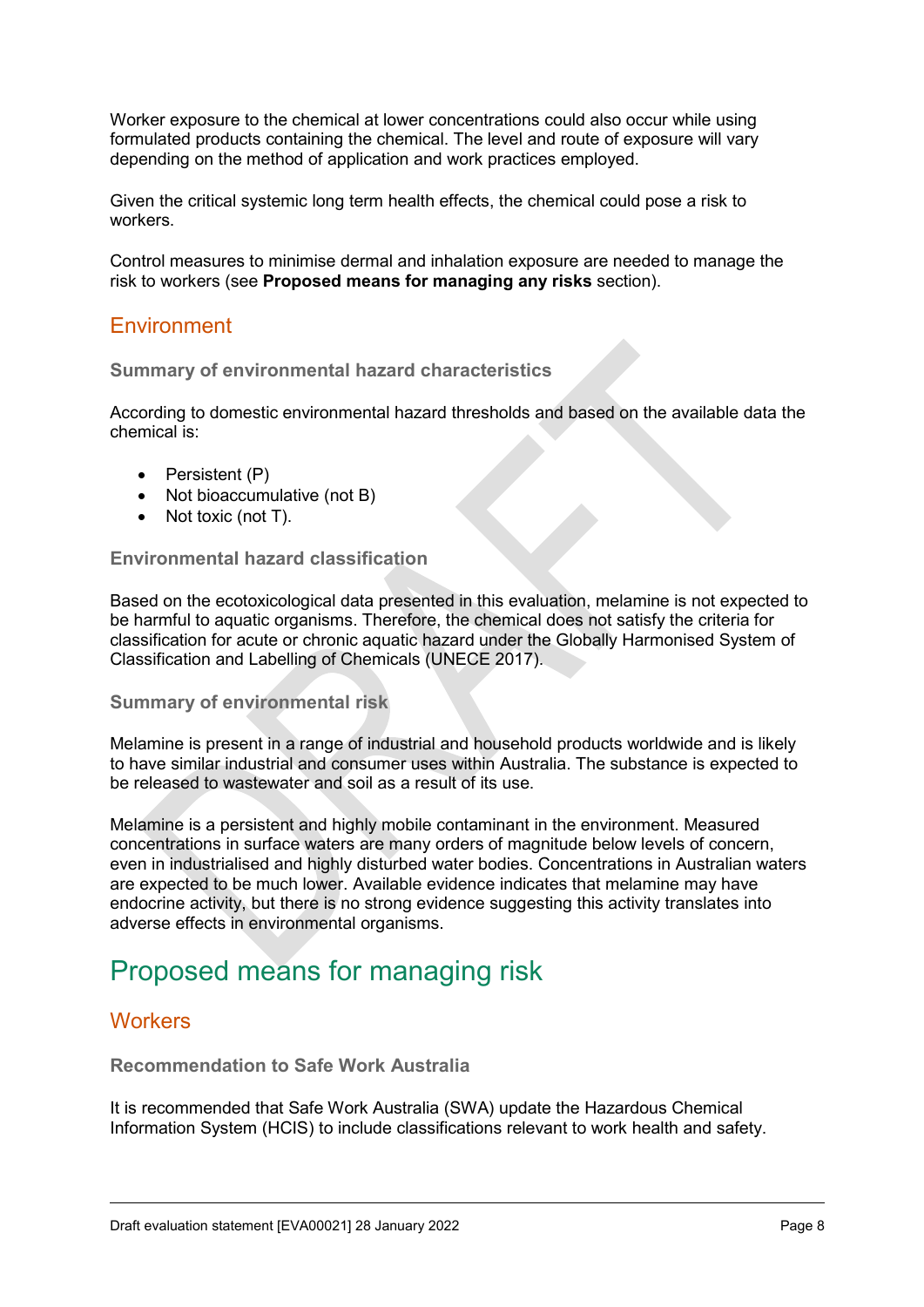#### **Information relating to safe introduction and use**

The information in this Evaluation Statement including recommended hazard classifications, should be used by a person conducting a business or undertaking (PCBU) at a workplace (such as an employer) to determine the appropriate controls under the relevant jurisdiction Work Health and Safety laws.

Control measures that could be implemented to manage the risk arising from oral exposure to the chemical include, but are not limited to:

- using closed systems or isolating operations
- minimising manual processes and work tasks through automating processes
- adopting work procedures that minimise splashes and spills
- cleaning equipment and work areas regularly
- using protective equipment that is designed, constructed, and operated to ensure that the worker does not come into contact with the chemical.

Measures required to eliminate or manage risk arising from storing, handling and using this hazardous chemical depend on the physical form and how the chemical is used.

These control measures may need to be supplemented with:

• conducting health monitoring for any worker who is at significant risk of exposure to the chemical, if valid techniques are available to monitor the effect on the worker's health.

Personal protective equipment should not solely be relied upon to control risk and should only be used when all other reasonably practicable control measures do not eliminate or sufficiently minimise risk. Model codes of practice, available from the Safe Work Australia website, provide information on how to manage the risks of hazardous chemicals in the workplace, prepare an SDS and label containers of hazardous chemicals. Your Work Health and Safety regulator should be contacted for information on Work Health and Safety laws and relevant Codes of Practice in your jurisdiction.

# <span id="page-8-0"></span>**Conclusions**

The conclusions of this evaluation are based on the information described in this Evaluation Statement.

Considering the proposed means of managing risks, the Executive Director is satisfied that the identified human health and environment risks can be managed within existing risk management frameworks. This is provided that all requirements are met under environmental, workplace health and safety and poisons legislation as adopted by the relevant state or territory and the proposed means of managing the risks identified during this evaluation are implemented.

Note: Obligations to report additional information about hazards under *Section 100 of the Industrial Chemicals Act* 2019 apply.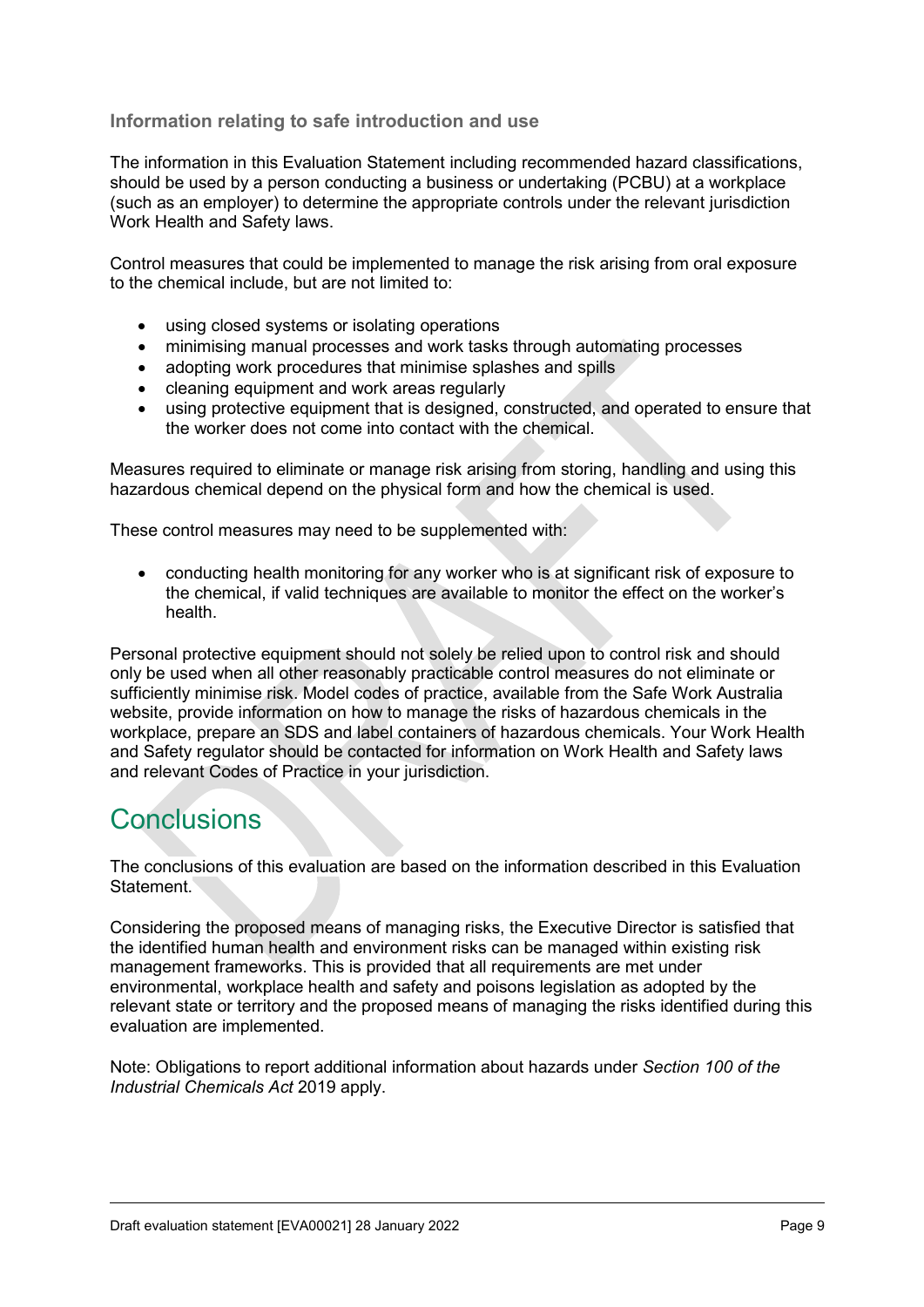# <span id="page-9-0"></span>Supporting information

# <span id="page-9-1"></span>**Rationale**

This evaluation considers the human health and environmental risks associated with the industrial uses of melamine. The chemical is used as a synthetic intermediate in the preparation of a wide range of other chemical products, as a flame retardant in polymeric materials and a plasticiser in concrete.

The chemical is used in very high volumes internationally. Over 1 million tonnes of melamine are produced globally per annum.

The environment evaluation selection analysis (ESA) found that melamine is potentially of concern to the environment based on its persistent characteristics, and possible endocrine effects. Known industrial uses for the chemical may lead to its release into aquatic and terrestrial environment. Melamine is routinely detected in sewage sludge and the treated effluents produced by sewage treatment plants (STPs). The substance may be released to soil due to its use as a fertiliser or by migration from melamine consumer articles to dust particles.

The human health evaluation selection analysis (ESA) identified new information on the carcinogenicity of the chemical and international activity relating to the risks of the chemical from migration of melamine from articles.

This evaluation will assess:

- the potential for emissions to the aquatic environment in Australia and whether risk reduction measures are required for industrial uses of the chemical
- the risks to workers and public from the introduction and use of the chemical including risks from the migration of the chemical from articles.

# <span id="page-9-2"></span>Chemical identity

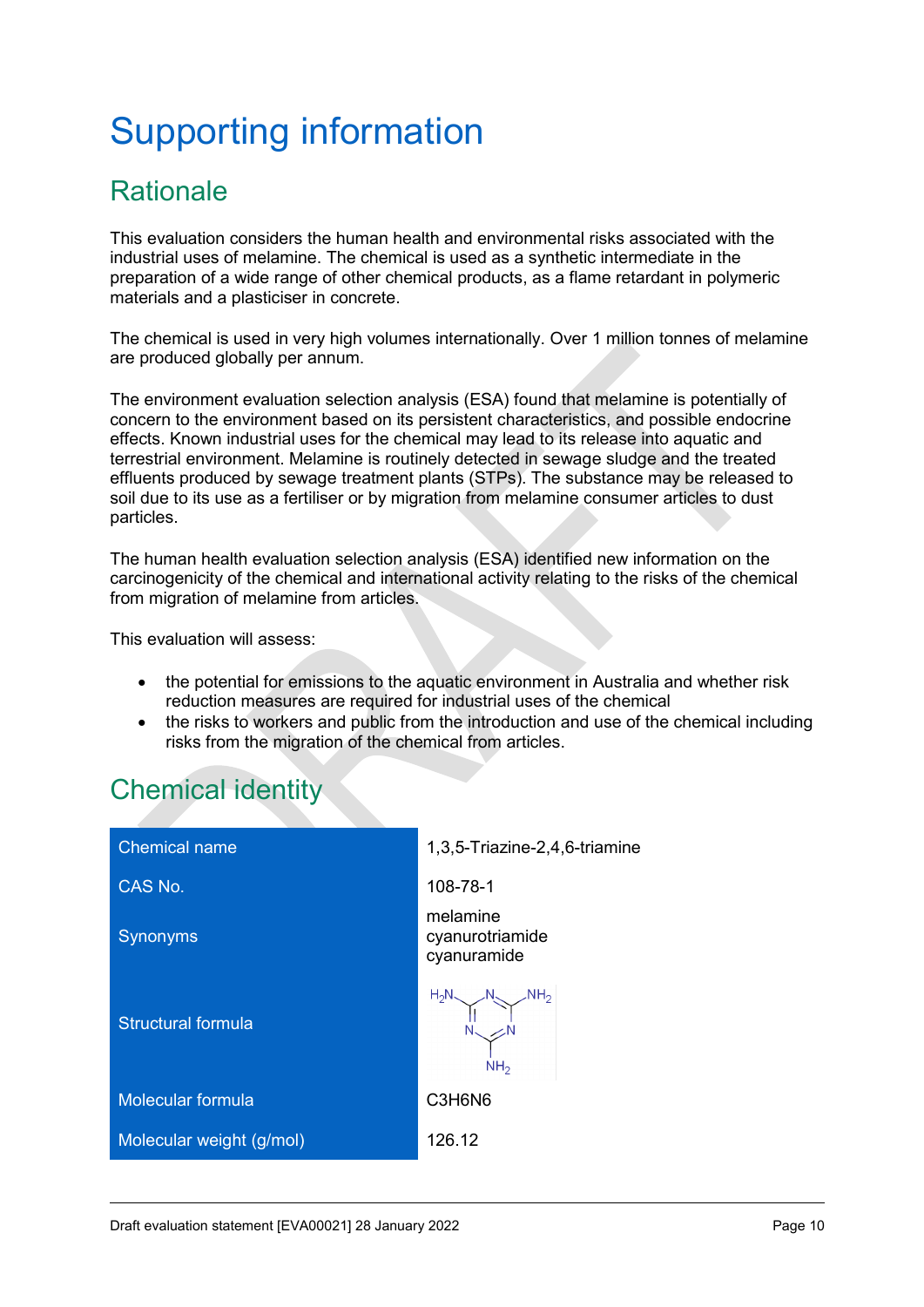Chemical description

# <span id="page-10-0"></span>Relevant physical and chemical properties

Measured physical and chemical property data for melamine were retrieved from the registration dossier for the chemical submitted under the Registration, Evaluation, Authorisation and Restriction of Chemicals (REACH) legislation in the European Union (EU), the EPI Suite experimental database and the relevant scientific literature (Haynes, 2016; REACH; US EPA 2017). Calculated values were estimated using EPI Suite (US EPA 2017).

| <b>Physical form</b>          | Colourless to white monoclinic crystals or prisms or<br>white powder                                       |
|-------------------------------|------------------------------------------------------------------------------------------------------------|
| <b>Melting point</b>          | $>300$ °C                                                                                                  |
| <b>Boiling point</b>          | No boiling point; decomposes and sublimes at<br>temperatures close to and above the melting<br>temperature |
| Vapour pressure               | 1.19 x 10 <sup>-5</sup> Pa at 25 °C                                                                        |
| Water solubility              | 3.48 g/L at 20 °C                                                                                          |
| Henry's law constant          | 1.84 x 10 <sup>-14</sup> atm-m <sup>3</sup> /mol at 25 °C                                                  |
| lonisable in the environment? | Yes                                                                                                        |
| pKa                           | 5.39 ± 0.10 at 25 °C [pK <sub>a1</sub> = 2.6, pK <sub>a2</sub> = 6.7]                                      |
| $log K_{ow}$                  | $-1.37$                                                                                                    |

The first acid dissociation constant  $(pK_{a1})$  for melamine indicates it will be partially ionised in environmental waters where the pH is generally in the range of 4–9.

The logarithmic octanol-water partition coefficient (log  $K_{\text{OW}}$ ) for melamine indicates a low lipophilicity and the chemical will remain in the water compartment following release to surface waters.

# <span id="page-10-1"></span>Introduction and use

# <span id="page-10-2"></span>Australia

The chemical was previously reported as being introduced into Australia in the range 10 000 to 99 999 tonnes with the following uses (NICNAS 2006a):

- adhesives: binding agents
- construction material additives.

The chemical has been identified as migrating from bamboo cups exported from Australia.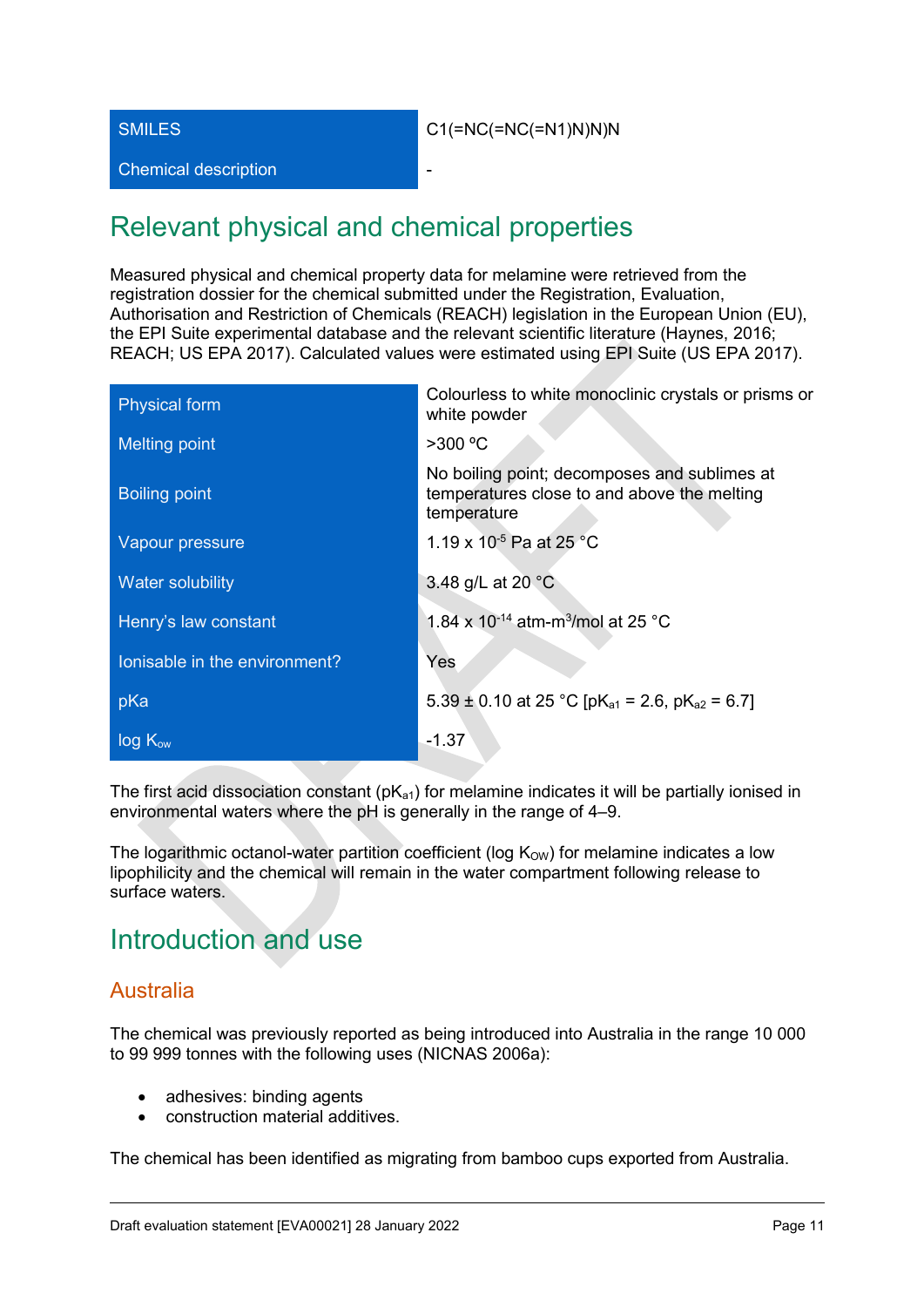# <span id="page-11-0"></span>International

The following international uses have been identified through the:

- European Union (EU) Registration, Evaluation and Authorisation of Chemicals (REACH) dossier
- Galleria Chemica
- Substances in Preparations in Nordic Countries (SPIN) database
- European Food Safety Authority (EFSA)
- European Chemicals Agency (ECHA) Annex VI, Part 2 Proposal for Harmonised Classification and Labelling CLH report (ECHA 2019)
- International Agency for Research on Cancer (IARC) Monographs Volume 119 (IARC 2019)
- Updated Draft Screening Assessment of Certain Organic Flame Retardants Substance Grouping 1,3,5-Triazine-2,4,6-triamine (Melamine) (Government of Canada 2020).

The chemical is predominantly used in the manufacture of synthetic resins with formaldehyde. These have a number of industrial uses including in:

- decorative laminates
- adhesive resin in wood panels, furniture and floorings
- thermally fused melamine paper and shelves
- tableware
- whiteboards and flakeboards
- food packaging.

The chemical also has site limited use in the manufacture of other chemicals such as melamine cyanurate, melamine phosphate, melamine polyphosphate, and melamine pyrophosphate.

The chemical has reported commercial uses, including:

- as an additive flame retardant for polymeric materials, especially polyurethane foams
- as an additive in rubber
- in paints, coatings and inks
- in sealants
- in filters and adhesives
- as a fertilizer
- as a plasticiser in concrete and automobile brake tubes and hoses.

Some of these commercial uses may also have consumer use applications. No consumer uses are registered under REACH; however, consumers uses of paints, coatings and inks were reported under the US Chemical Data Reporting (CDR) under the *Toxic Substances Control Act* (US EPA 2016). The chemical was reported to be used in cleaning pads and sponges and laundry detergent pods in a North American consumer product database (DeLima Associates). Use in paints (concentration 13 %) and sealants (concentration 60 %) was reported in Canada (Government of Canada 2020). In North America, the chemical was reported as being present in foam seating and bedding at concentrations of up to 29% and in foam based furniture at concentrations of up to 34% by weight (Government of Canada 2020).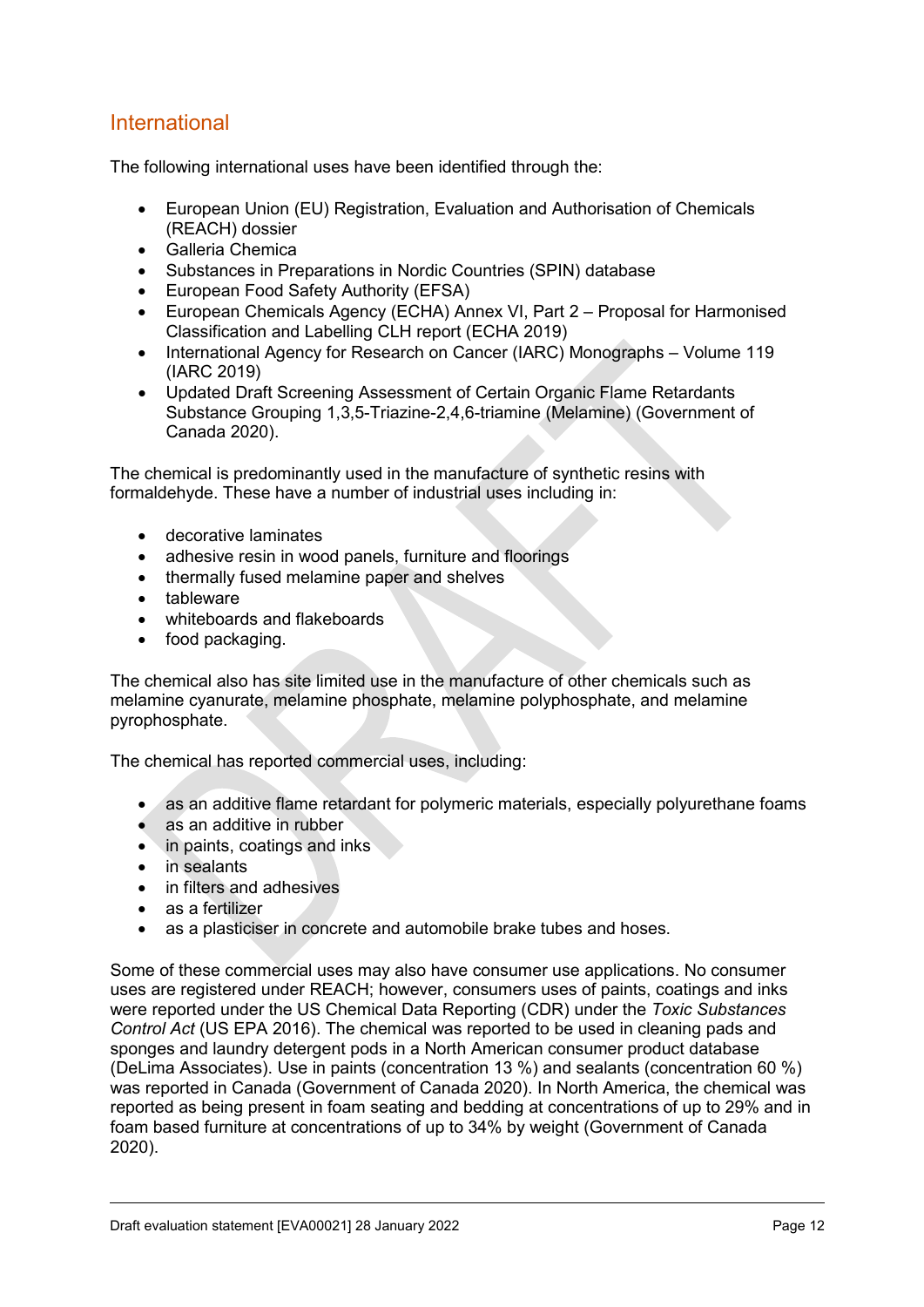The chemical has been used illegally to increase the nitrogen content in foods and animal feeds.

# <span id="page-12-0"></span>Existing Australian regulatory controls

# <span id="page-12-1"></span>AICIS

No specific controls are currently available for the chemical.

### <span id="page-12-2"></span>Public

No specific controls are currently available for the chemical. There are no restrictions or maximum levels for melamine outlined in the Food Standards Code.

### <span id="page-12-3"></span>**Workers**

The chemical is not listed on the Hazardous Chemical Information System (HCIS) and no specific exposure standards are available in Australia (Safe Work Australia).

### <span id="page-12-4"></span>Environment

The use of melamine is not subject to any specific national environmental regulations.

# <span id="page-12-5"></span>International regulatory status

### <span id="page-12-6"></span>Exposure standards

No specific exposure standards were identified. 

#### <span id="page-12-7"></span>United Nations

The chemical is not currently identified as Persistent Organic Pollutants (UNEP 2001), ozone depleting substances (UNEP 1987), or hazardous substances for the purpose of international trade (UNEP & FAO 1998).

# <span id="page-12-8"></span>**OECD**

The chemical was sponsored by Austria for assessment under the 8th Screening Information Dataset (SIDS) Initial Assessment Meeting (SIAM 8). The SIDS Initial Assessment Report (SIAR) concluded that melamine is a low potential risk and low priority for further work (OECD 1998).

#### <span id="page-12-9"></span>Canada

An updated draft screening assessment proposes to conclude that melamine is harmful to human health under *Section 64 of the Canadian Environmental Protection Act (CEPA) 1999* because it is entering the environment in a quantity or concentration or under conditions that constitute or may constitute a danger in Canada to human life or health. The exposure source of concern, identified in the updated draft screening assessment, is dermal exposure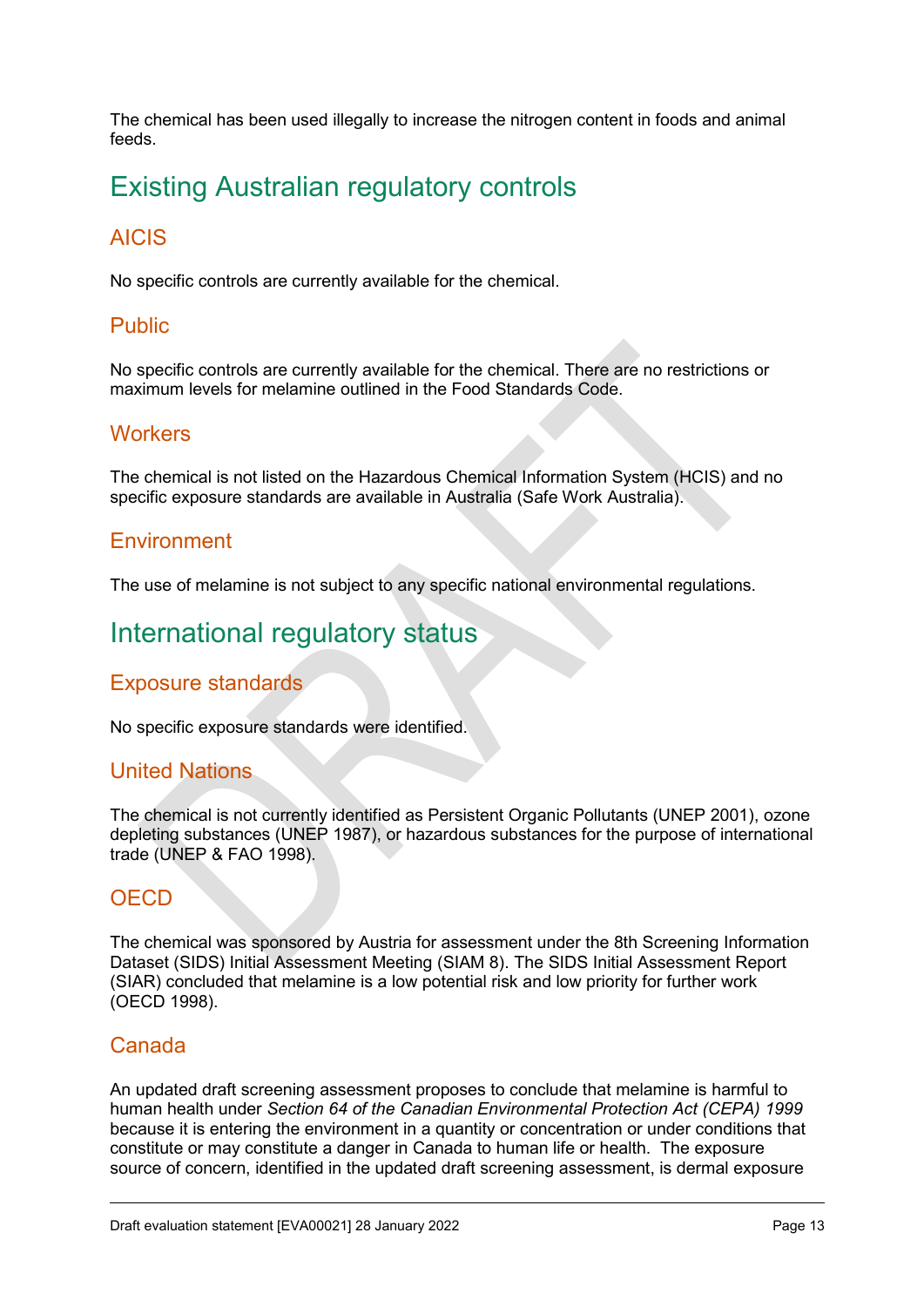to melamine from products made with polyurethane foam (PUF), a type of polymeric foam. Specifically, the potential concern is for children who have prolonged skin contact with certain manufactured products made from PUF that contains melamine (Government of Canada 2020).

### <span id="page-13-0"></span>European Union

Listed in the *List of Authorised Substances: Annex I, Plastics Food Contact Regulation 10/2011/EU* with a specific migration limit of 2.5 kg/kg (Chemwatch).

EFSA established a TDI of 0.2 mg/kg body weight for melamine (EFSA 2010).

Melamine is currently being examined under the public activities coordination tool (PACT) (ECHA 2022a). The chemical is listed on ECHA's persistence, bioaccumulation and toxicity (PBT) assessment list for investigation into the chemicals PBT or vP/vB properties (ECHA 2022b).

### <span id="page-13-1"></span>United States of America

US FDA Indirect Food Additives: Adhesives and Components of Coatings - Substances for Use Only as Components of Adhesives – Adhesives (Chemwatch).

### <span id="page-13-2"></span>Asia

China GB 9685-2016 *National Food Safety Standard: Standard for the Use of Additives in Food Contact Materials and Articles* - A1: permitted additives for plastic food contact materials and articles (Chinese) (Chemwatch).

China GB 9685-2016 *National Food Safety Standard: Standard for the Use of Additives in Food Contact Materials and Articles* - A5: permitted additives for adhesives for food contact use (Chinese) Legs & Regs (Chemwatch).

China GB 9685-2016 *National Food Safety Standard: Standard for the Use of Additives in Food Contact Materials and Articles* - A6: permitted additives for paper and board for food contact use (Chinese)Legs & Regs (Chemwatch).

### <span id="page-13-3"></span>**Other**

Many countries have introduced limits for melamine in infant formula (1 mg/kg) and other foods (2.5 mg/kg) (FSANZ 2008; WHO 2009a).

# <span id="page-13-4"></span>Human exposure

### <span id="page-13-5"></span>Public

The public may be exposed to melamine in food as a result of uses in food contact materials, including articles made of melamine-formaldehyde plastics, can coatings, paper and board and adhesives.

Estimates of daily exposure to melamine are: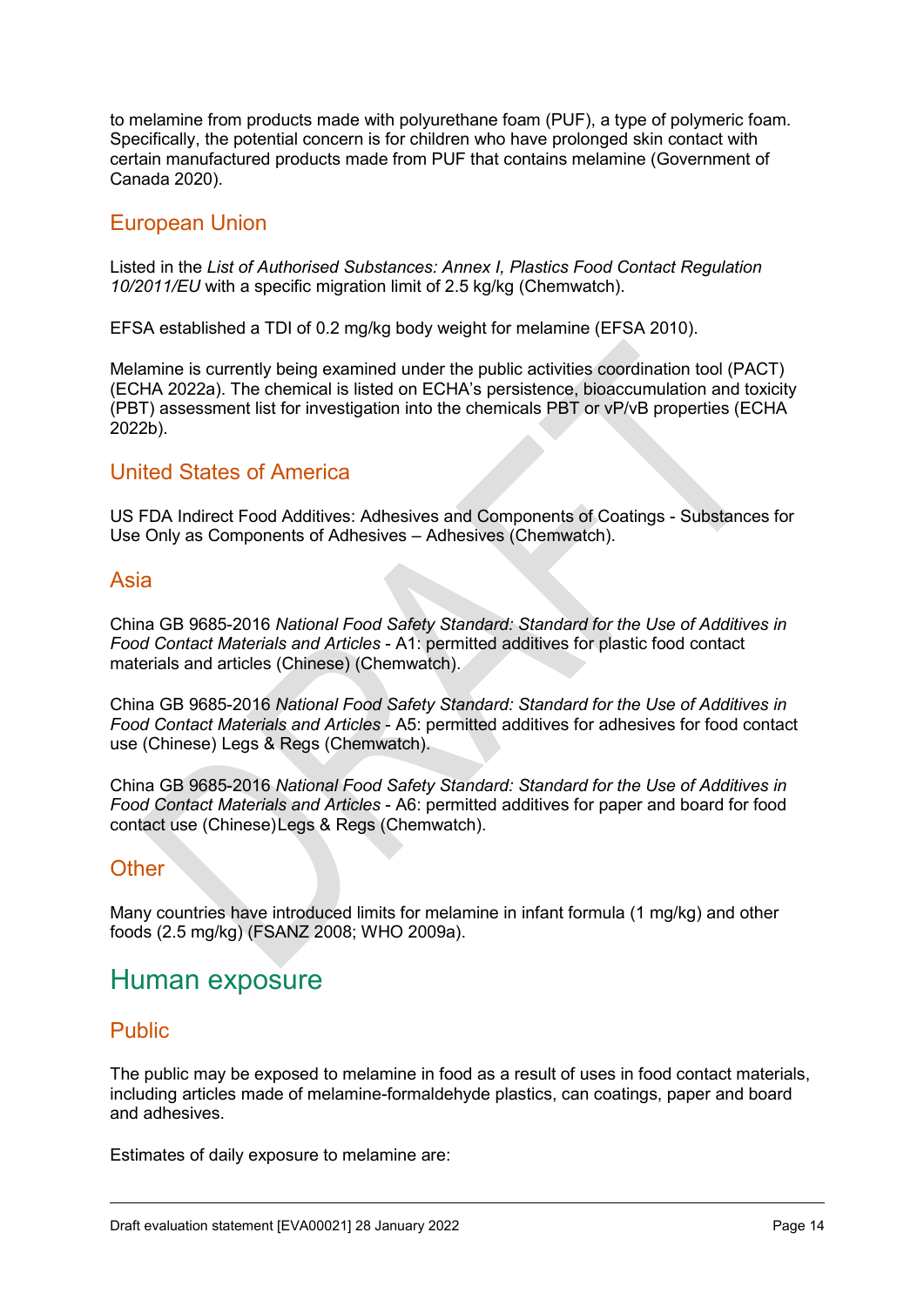- 13 µg/kg bw/day from the migration from tableware products such as cups, bowls, plates, or utensils (WHO 2009a)
- <0.35 µg/kg bw/day from the migration from melamine-containing adhesives
- 0.0019 ug/kg bw/day from the migration from melamine-containing paper and paperboard
- 30–80  $\mu$ g/kg bw/day (mean) 50-120  $\mu$ g/kg bw/day (95<sup>th</sup> percentile) from the migration from tableware (children aged 1-2 years and 3-6 years, typical migration levels) (EFSA 2010)
- $\bullet$  40–110 µg/kg bw/day (mean), 70–230 µg/kg bw/day (95<sup>th</sup> percentile) from the migration from tableware (children aged 1-2 years and 3-6 years, high migration levels) (EFSA 2010)
- 34 µg/kg bw/day from the migration from coatings on metal cans and closures (infants aged 6 months) (EFSA 2010)
- 92 µg/kg bw/day from the migration from coatings on metal cans and closures (children aged 1.5 years) (EFSA 2010)
- 25 µg/kg bw/day from the migration from coatings on metal cans and closures (adults) (EFSA 2010).

The estimates are based on conservative scenarios (EFSA 2010). The public could also be exposed to the chemical through use of domestic products such as paints and sealants and due to migration from the chemical from other consumer products such as foam products. Due to the negligible vapour pressure of melamine, inhalation exposure to melamine in consumer products is expected to be negligible.

Exposure may occur from prolonged contact with foam mattresses and furniture. Oral exposure in infants mouthing foam could also occur. Estimates of dermal exposure to melamine via prolonged dermal contact with foam mattresses or furniture were 0.02 to 0.36 mg/kg bw/day and 0.08 to 1.02 mg/kg bw/day in adults, and infants, respectively (Government of Canada 2020). The estimates of oral exposure to melamine via mouthing of a foam object are 0.00051 to 0.0118 mg/kg bw/day for infants and 0.0049 to 0.0114 mg/kg bw/day for toddlers.

The chemical has been detected in dust in indoor environments. From an analysis of samples 12 countries (not including Australia) reported a global median concentrations of 1800 ng/g and maximum of 17000 ng/g. The median EDIs of MEL were in the ranges of 1.04-34.3, 1.37−80.0, 0.448−18.8, 0.245−9.38, and 0.206−7.50 ng/kg bw/day for infants, toddlers, children, teenagers, and adults, respectively, for the 12 countries studied (Zhu and Kannan 2018). In another study analysing dust from childcare centres in the USA reported mean and max concentrations were 6920 and 66000 ng/g respectively. Estimated daily intake from combined dust ingestion and dermal absorption was 67.4 ng/kg/day (95th percentile) (Zheng et al. 2020).

# <span id="page-14-0"></span>Health hazard information

# <span id="page-14-1"></span>**Toxicokinetics**

Melamine has a low molecular weight (126.12 g/mol) with low log  $K_{ow}$  value (-1.37). Therefore, it is expected to be readily absorbed following oral administration.

Toxicokinetic studies in rats, monkeys, pigs, sheep and humans demonstrate that the chemical is readily absorbed from the gastrointestinal tract and is excreted mainly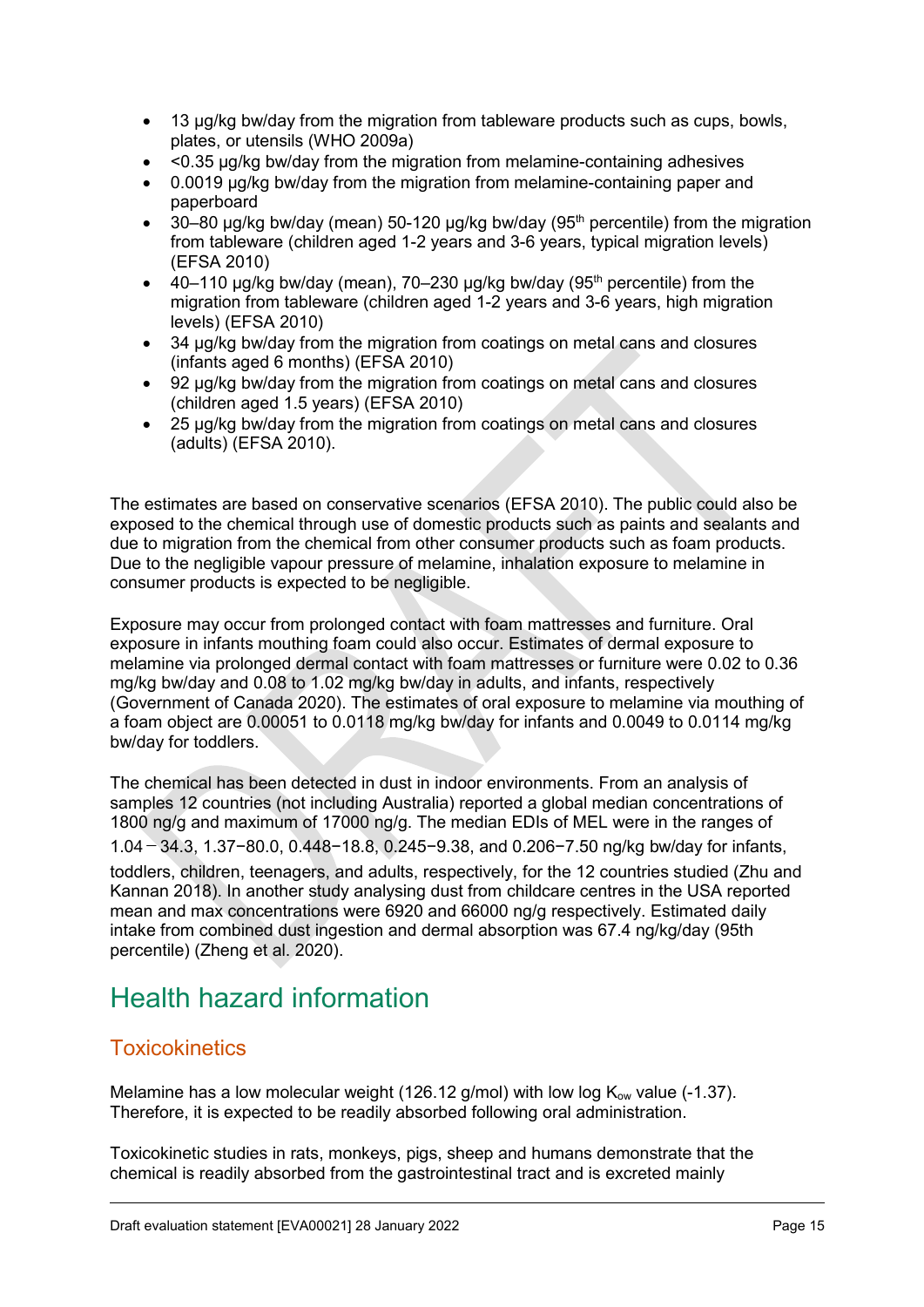unchanged in urine. The chemical can also transfer to the foetus via the placenta and to pups via breast milk.

#### **Absorption**

The chemical was rapidly absorbed from the gastrointestinal tract in rats following a single dose via oral gavage. The peak plasma concentration of the chemical was reached within 1–2 hours. In monkeys, maximum concentration was reached within 2.6 hours with plasma half life of 4.41 hour. Structurally similar compounds show only maximum dermal absorptions of 10–16% in human skin (Government of Canada 2016).

#### **Distribution**

Several animal studies (rat, monkey, pig and sheep) suggest that the chemical is distributed via blood or extracellular fluid to most tissues including kidney, liver, stomach, spleen, heart, uterus, ovaries, testes, brain, bladder and lungs. In one oral study in rats, radiolabelled melamine was found in liver, kidney and bladder at different time points (0.5–96 hour) with highest concentrations detected in the kidney and the urinary bladder (ECHA 2019; IARC 2019).

Placental transfer of melamine and distribution in the foetus was reported in rat studies. The chemical passed the placental barrier in a dose dependent manner when administered at daily doses of 40 or 400 mg/kg bw/day by gavage on days 13–20 of gestation in pregnant female F344 rats. In another study, pregnant (days 16–18 of gestation) and lactating Sprague-Dawley (SD) rats were treated with a single oral dose of 21.4 mg/kg bw by gavage. Within 0.5 hours of administration 80% of the chemical was found in dam's serum. Peak levels in foetuses (ca. 30%) were reached after 2 hours and in amniotic fluid (ca. 20%) after 3 hours of maternal intake. Peak concentration (ca. 40%) was found in breast milk in lactating animals after 3 hours of oral intake. In an in vitro human placental perfusion study, 34–45% of the dose tested (10 µM or 1 mM) was transferred to foetal circulation through the placenta by mechanisms independent of efflux transporters (ECHA 2019; IARC 2019).

#### **Metabolism**

Animal studies demonstrate that the chemical is not metabolised in mammalian tissues. While no specific toxicokinetic studies in humans are available, the unmetabolised chemical was detected in urine of paediatric patients exposed to melamine tainted milk products. The chemical may be metabolised to several compounds including cyanuric acid by bacteria. However, metabolism of melamine via gut microbial activity has not been established in humans (ECHA 2019; IARC 2019).

#### **Elimination**

Urinary excretion is the main route of elimination in animals and humans although excretion in faeces may increase at higher doses. After administration of a single oral dose of approximately 1.3 mg [14C]-melamine to adult male Fischer 344/N rats, 90% of the administered dose was excreted in the urine within the first 24 hours. After administration of a single oral dose of 1000 mg/kg bw/day to S D rats, 61% and 25% of the administered dose was excreted in the first 24 hours in the faeces and urine, respectively. Very low levels of melamine were detectable in plasma, urine, and faeces on day 7 after dosing. In a randomised crossover human study (migration from melamine resin plastic bowls), an estimated urinary elimination half-life was reported to be ~6 hours following low dose melamine exposure (ECHA 2019; IARC 2019).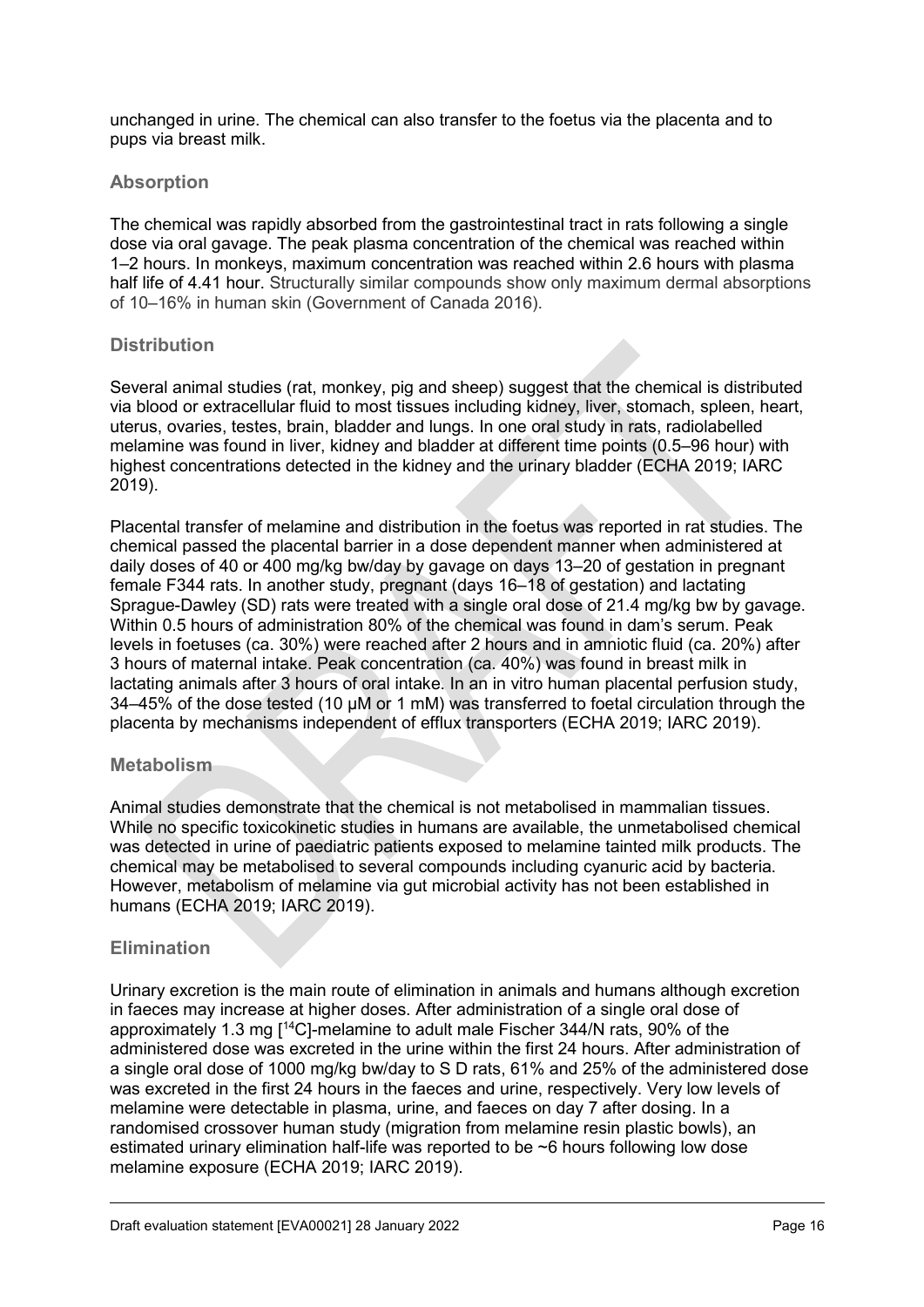# <span id="page-16-0"></span>Acute toxicity

#### **Oral**

Based on the available data, the chemical has low acute toxicity following oral exposure.

In an acute oral toxicity study in Fisher 344 (F344) rats (5/sex/dose), the reported median lethal doses (LD50) were 3161 and 3828 mg/kg bw for males and females, respectively. No details on sub-lethal effects were reported (NTP 1983; REACH).

In an acute oral toxicity study in B6C3F1 mice (5/sex/dose), the reported median lethal doses (LD50) were 3297 and 7014 mg/kg bw for males and females, respectively. No details on sub-lethal effects were reported (NTP 1983; REACH).

#### **Dermal**

Based on the limited available data, the chemical has low acute toxicity following dermal exposure.

The reported LD50 in rabbits is >1000 mg/kg bw. No details on sub-lethal effects were available (REACH).

#### **Inhalation**

Based on the available data, the chemical has low acute toxicity following acute inhalation exposure.

In a Good Laboratory Practice (GLP) compliant acute inhalation toxicity study conducted in accordance with Organisation for Economic Co-operation and Development (OECD) TG 403, Wistar rats (5/sex/dose) were exposed to the chemical as an aerosol (nose only) for 4 hours at  $5.19$  g/m<sup>3</sup> concentration. The mass median aerodynamic diameter was  $6.6$  µm. The reported median lethal concentration (LC50) was  $>5.19$  g/m<sup>3</sup> for both sexes. Sub-lethal effects included changes in breathing pattern and eye lid twitching (REACH).

The chemical also has a reported LC50 in rats of 3248 mg/m<sup>3</sup>. No further details are available (REACH).

### <span id="page-16-1"></span>Corrosion/Irritation

#### **Skin irritation**

Based on the available data, the chemical is not considered to be a skin irritant.

In a GLP compliant skin irritation study conducted in accordance with OECD TG 404, New Zealand White (NZW) rabbits (n=6) were treated with the chemical for 4 hours under semiocclusive conditions. Observations were recorded at 24, 48 and 72 hours after patch removal. No skin irritation was observed in the study (mean primary dermal irritation index=0) (REACH).

In 2 non-guideline skin irritation studies, application of the chemical at up to 50% in water to shaved skin of rabbits resulted in no irritation. Observation period was up to 14 days (NCBI 2001; REACH). No further details of the studies are available.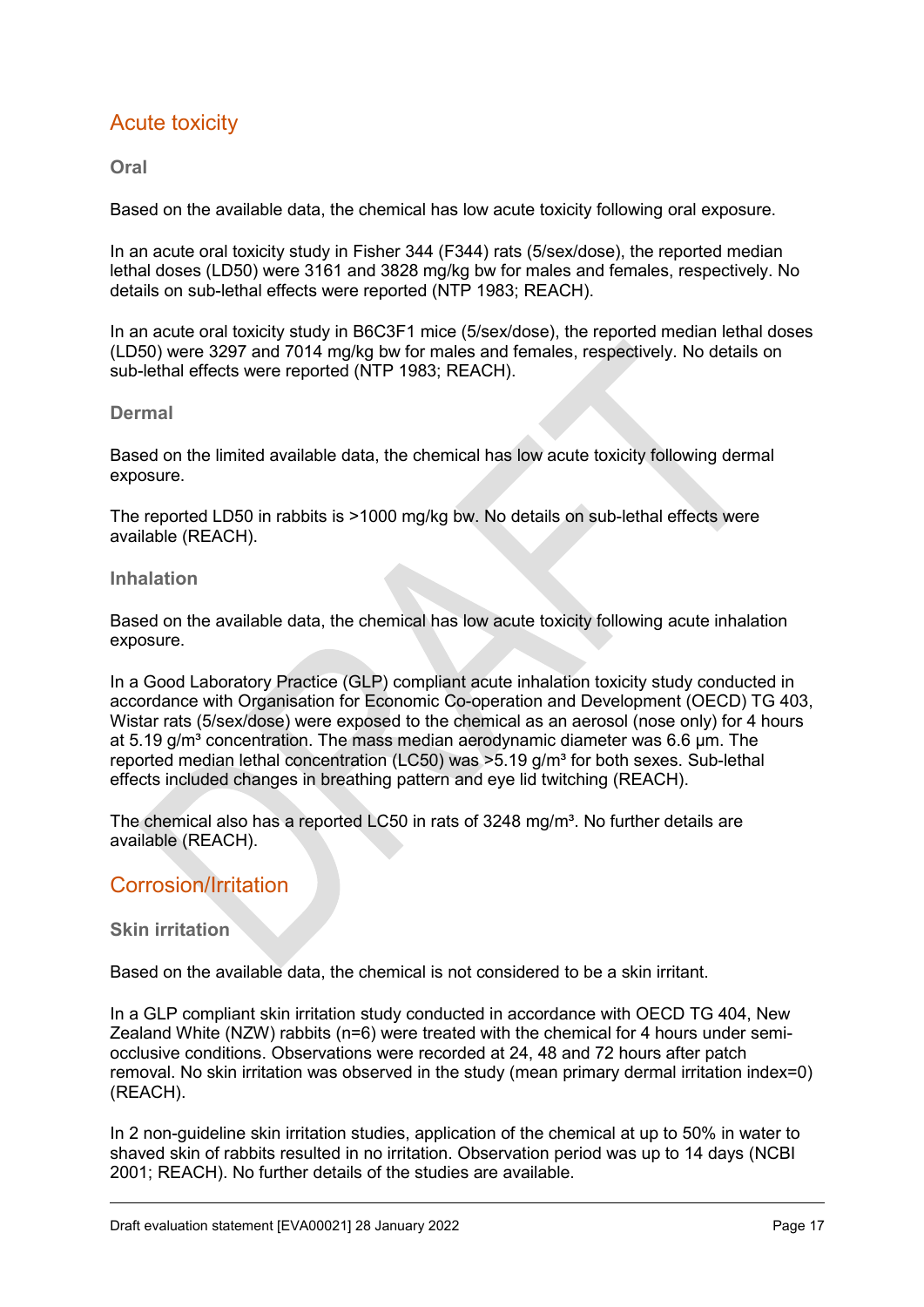#### **Eye irritation**

Based on the limited data available, the chemical is not expected to be an eye irritant.

In a non-guideline eye irritation study, the chemical was applied undiluted or as a 10% suspension in 0.5% methyl cellulose solution to one eye of rabbits (3/dose). Mild irritation was observed for undiluted chemical, and the effect was fully reversible after 24 hours. No other irritation scores were reported (NCBI 2001; REACH).

In a non-guideline eye irritation study, the chemical was instilled into one eye of Vienna White rabbits (n=2). Observations were recorded at 1, 24 hours and 8 days after the application. Slight redness (conjunctivae score=1) was observed, and the effect was fully reversible after 24 hours (REACH).

In another non-guideline study, the chemical (500 mg) was reported to cause slight irritation at 24 hours in rabbits (REACH). No further details are available.

#### <span id="page-17-0"></span>**Sensitisation**

#### **Skin sensitisation**

Based on the available data, the chemical is not considered to be a skin sensitiser.

In a GLP compliant guinea pig maximisation test (GPMT) conducted according to OECD TG 406, epicutaneous inductions were performed on day 1 and 7 using the chemical at 50% in petrolatum. Challenge with the chemical at 50% in petrolatum resulted in no skin reactions in any of the animals (REACH).

#### **Observation in humans**

In a human patch test, positive reactions were observed in 1 out of 208 human subjects treated with the chemical. The chemical was considered to be a non-sensitiser (REACH). No further details are available for this study.

#### <span id="page-17-1"></span>Repeat dose toxicity

Significant adverse health effects have been observed in the urinary tract system of humans orally exposed to melamine and in multiple guideline and non-guideline studies in rats, mice, monkeys and other animals. Hazard classification is warranted.

**Oral**

**Rats**

In two 13 week sub-chronic repeated dose studies similar to OECD TG 408, F344 rats (12/sex/dose) were administered the chemical in the diet at concentrations of 750–18000 ppm (equivalent to ~72–1700 mg/kg bw/day for males; and ~84–1600 mg/kg bw/day for females), 7 days/week for 13 weeks. Urinary bladder stones were observed in a dosedependent manner in all males tested and in females at doses of ≥1400 mg/kg bw/day. Hyperplasia of the transitional epithelium of the bladder was only observed in males and at doses ≥300 mg/kg bw/day. However, calcareous deposits were observed in the proximal renal tubules of all females tested in a dose dependent manner. The lowest observed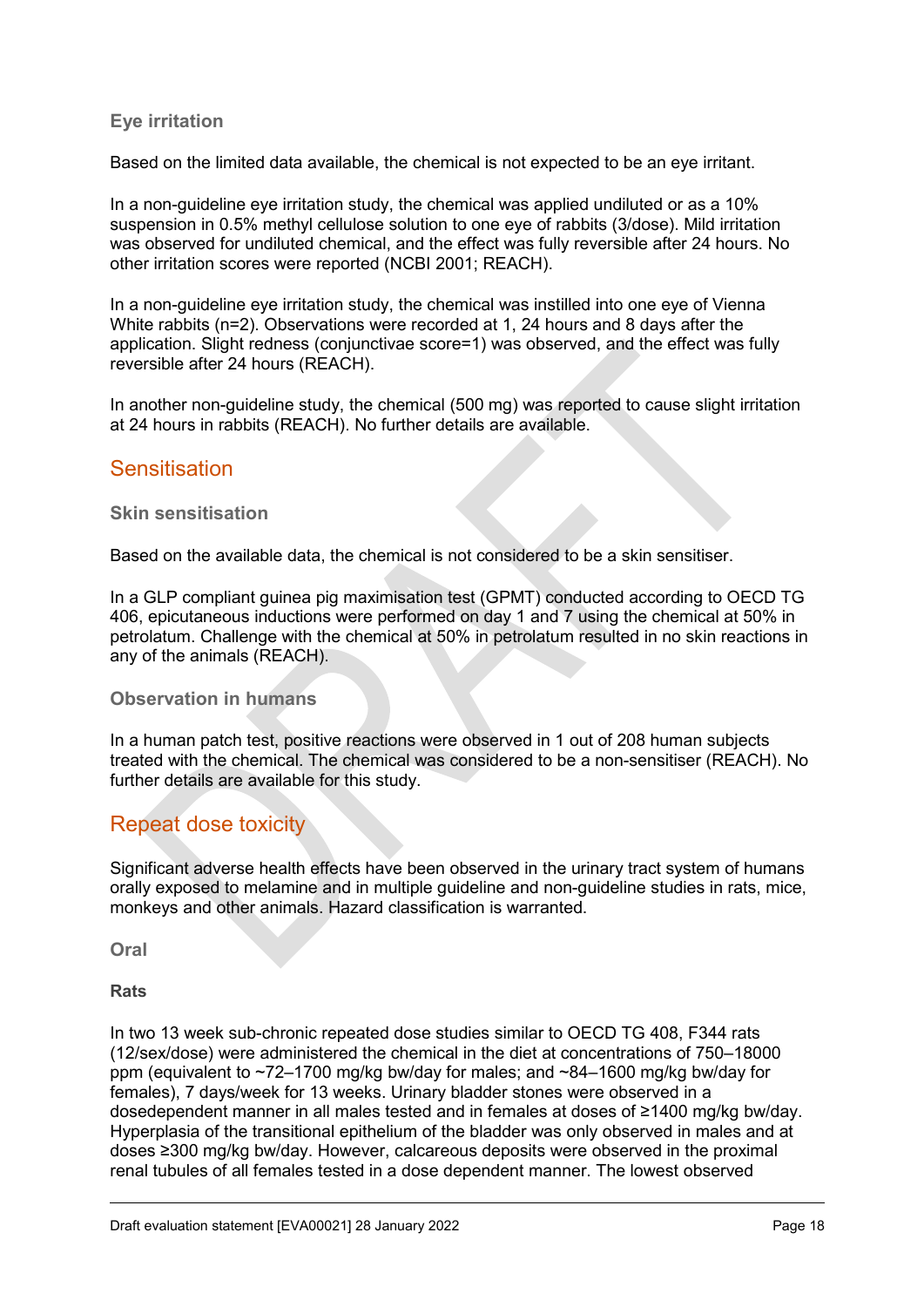adverse effect level (LOAEL) established from these studies were 72 and 84 mg/kg bw/day for male (urinary bladder stones) and female (calcareous renal deposits) rats, respectively (NTP 1983; ECHA 2019).

In a 13 week sub-chronic study, acidification of urine (by the addition of 1% NH4Cl in drinking water) did not affect bladder stone formation in rats fed high doses of melamine (NTP 1983, ECHA 2019; IARC 2019).

Histopathological re-evaluation of the studies described above revealed a range of kidney injuries including tubule dilation and tubule basophilia. The incidence and severity of these injuries were higher in males than females (Hard et al. 2009).

In a GLP-compliant sub-acute repeated dose study similar to OECD TG 407, SD rats (6/sex/dose) were administered the chemical (99% purity) by gavage at 140, 700 and 1400 (lowered to 1000 due to mortality) mg/kg bw/day for 14 consecutive days. Slight crystal depositions in the papillary renal area were observed in 33% of females at 140 mg/kg bw/day dose. No other treatment related effects were observed at the low dose. Severe renal pathologies including dilation of distal nephron tubule, degeneration and necrosis of tubular epithelium, and regeneration of the tubular epithelium were reported in addition to reduced renal function (increased blood serum urea and creatinine) and crystal depositions in both sexes at 700 mg/kg bw/day. In addition to the kidney injuries, pathophysiological effects in the heart and immune system and high mortality were observed at 1000 and 1400 mg/kg bw/day. Although the original study reported a no observed adverse effect level (NOAEL) of 140 mg/kg bw/day (Early et al. 2013), nephrotoxic effects (crystals) were observed in the kidney of female rats at this concentration. Renal crystal formation is regarded as initial key event in the mode of action culminating in severe epithelial damages and cancer (ECHA 2019).

In a non-guideline repeated dose toxicity study, male F344 rats (20/dose) received melamine in the diet at concentrations of  $3000$ ,  $10000$ , or  $30000$  ppm (equivalent to  $~100$ ,  $330$  or  $1090$ mg/kg bw/day) for 36 weeks followed by 4 weeks with basal diet. The effects of melamine administration included dose-related incidences of calculi in urinary bladder (≥100 mg/kg bw/day), renal pelvis (≥330 mg/kg bw/day) and ureters (1090 mg/kg bw/day), as well as inflammation, fibrosis, necrosis, degeneration and regeneration of renal tubules, and transitional cell hyperplasia (ECHA 2019; Okumura et al. 1992).

In a non-guideline study designed to examine the effect of urine volume on urinary bladder stone formation, male F344 rats were fed a diet containing 1 or 3% melamine (approximately 350–1030 mg/kg bw/day) or 1 or 3% melamine supplemented with 5 or 10% NaCl for 36 weeks. The study period was followed by 4 weeks with basal diet. Following exposure to melamine without NaCl supplementation calculi in the urinary bladder and histopathological findings in the kidney were observed at all doses. Co-administration of NaCl (5 or 10%) with melamine suppressed calculus formation and histopathological findings in the low dose group (350 mg/kg bw/day). Examination of the calculi showed that melamine and uric acid in equal molar ratios as primary components (61–81%) (ECHA 2019; Ogasawara et al. 1995).

In several non-guideline repeated dose toxicity studies ranging from 5–28 days, renal crystal formation, tubular dilatation and necrosis, inflammation, transitional cell hyperplasia and pale and pitted kidneys were observed in rats administered the chemical by gavage or in feed at doses ≥100 mg/kg bw/day in a dose dependent manner. One study reported differential regulation of marker genes associated with kidney injuries (ECHA 2019).

Additional 3 non-guideline 14-day repeated dose toxicity studies supported melamine related toxicity in the urinary system, mainly the kidney and bladder (ECHA 2019; IARC 2019).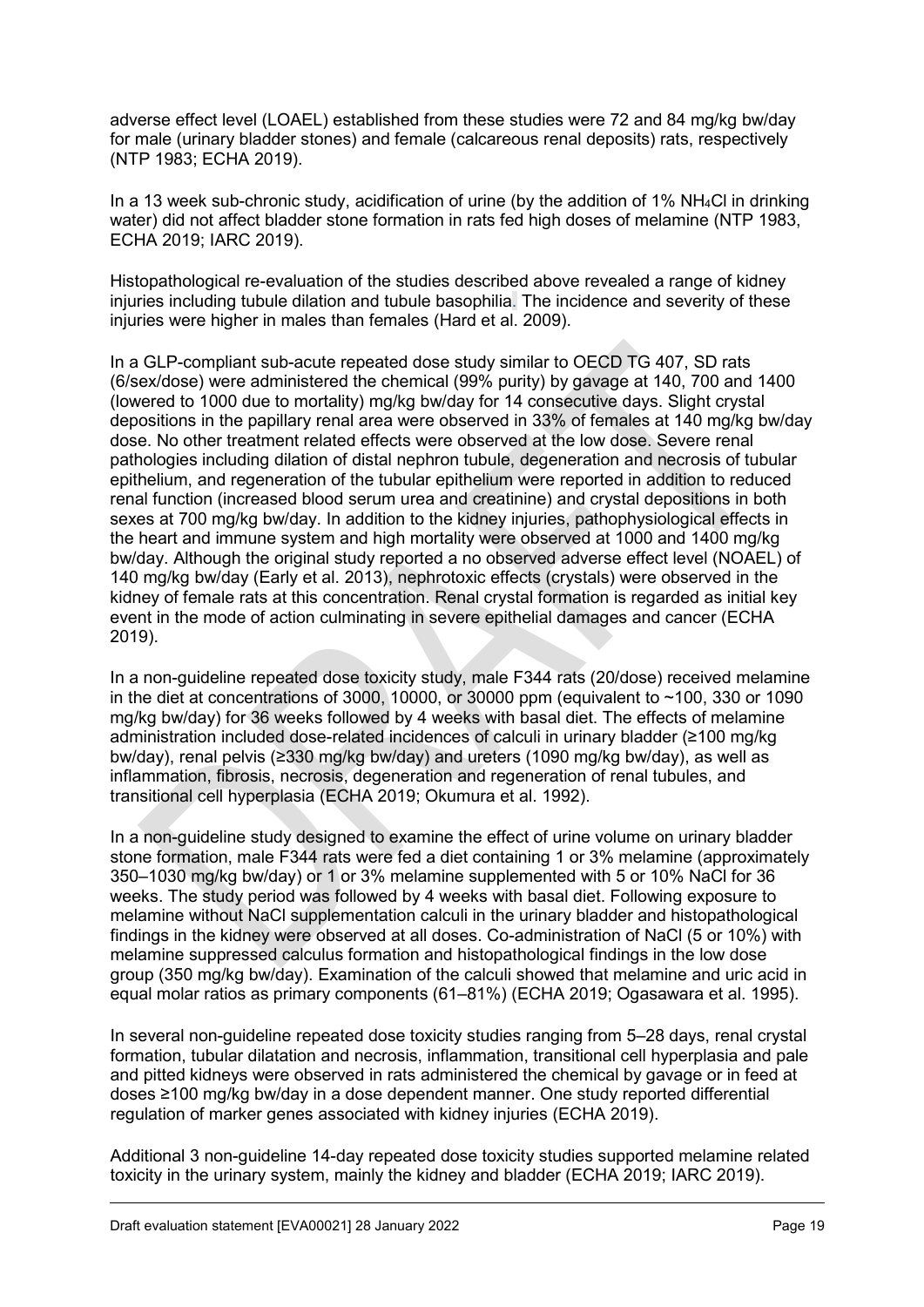#### **Mice**

In a 13 week sub-chronic repeated dose study similar to OECD TG 408, B6C3F1 mice (10/sex/dose) were administered the chemical in the diet at concentrations of 6000–18000 ppm (equivalent to ~1400–4700 for mg/kg bw/day male; and ~1800–5900 mg/kg bw/day for females), 7 days/week for 13 weeks. Dose dependent urinary stone and other adverse urinary tract effects were observed at concentrations ≥2800 mg/kg bw/day. (NTP 1983, ECHA 2019). The incidence and severity of retrograde nephropathy and scarring of the kidney was lower in mice compared to rats (Hard et al. 2009).

In a chronic combined repeated dose and carcinogenicity study similar to OECD TG 451, B6C3F1 mice (50/sex/dose) were administered the chemical in the diet at concentrations of 2250 or 4500 ppm for males (equivalent to ~327 or 688 mg/kg bw/day for male; and ~523 or 1065 mg/kg bw/day for female), 7 days/week for 103 weeks. A high incidence of urinary stone formation associated with acute/chronic inflammation and mild epithelial hyperplasia was reported in males at both doses (40/47 at 327 and 41/44 at 688 mg/kg bw/day) and to a lesser extent in females at high dose (4/50 at 1065 mg/kg bw/day) (ECHA 2019; IARC 2019; NTP 1983).

#### **Other animals**

In a GLP compliant sub-chronic repeated dose study similar to OECD TG 409, cynomolgus monkeys (3/sex/dose) were administered the chemical (99% purity) by nasal-gastric gavage at 60, 200, and 700 mg/kg bw/day for 91 days followed by 28 days recovery. No treatmentrelated histopathological findings were reported at 60 mg/kg bw/day. Nephrotoxicity was reported in 2 out of 3 males at 200 mg/kg bw/day, while kidney hypertrophy, renal tubular degeneration, regeneration, tubular dilatation and necrosis was reported in all animals at the highest dose. The nephrotoxicity effects were not reversible after 28 days. Some effects on other organs including the heart, bone marrow, spleen, thymus, liver and adrenals were also observed. The NOAEL was determined to be 60 mg/kg bw/day for the chemical based on the effects on the kidney (ECHA 2019).

Mixed results were reported in studies using different species of pigs. No signs of nephrotoxicity were found in two different studies where the animals were treated orally with the chemical at concentrations of 200 or 400 mg/kg bw/day for 3–28 days. Small numbers of crystals were found in the kidney of 1of 2 weanling cross-bred barrow when orally administered 200 mg/kg bw/day for 7 days. Mass spectral analysis revealed that the crystals were composed of melamine and cyanuric acid at an approximately equal molar ratio (ECHA 2019; IARC 2019).

Nephrotoxicity, as well as accumulation of renal crystals in some cases, has also been observed after exposure to melamine in other species, including sheep, broiler chickens, and Jinding laying ducks. In contrast, cats (up to 181 mg/kg bw/day in feed for 11 days), and fish treated with melamine showed no signs of nephrotoxicity under the experimental conditions used (IARC 2019).

#### **Observation in humans**

In a milk adulteration incident in China, approximately 300000 infants were adversely affected by melamine-containing formula resulting in 50000 hospitalisations and 6 confirmed deaths. Based on the reported mean (1212 mg/kg) and maximum (4700 mg/kg) concentrations of melamine found in 111 samples of infant formula, the estimated daily intake was 8.6–110.2 mg/kg bw/day depending on the age of the children (WHO 2009a). The main adverse effect in the studies was formation of stones in the urinary tract, predominantly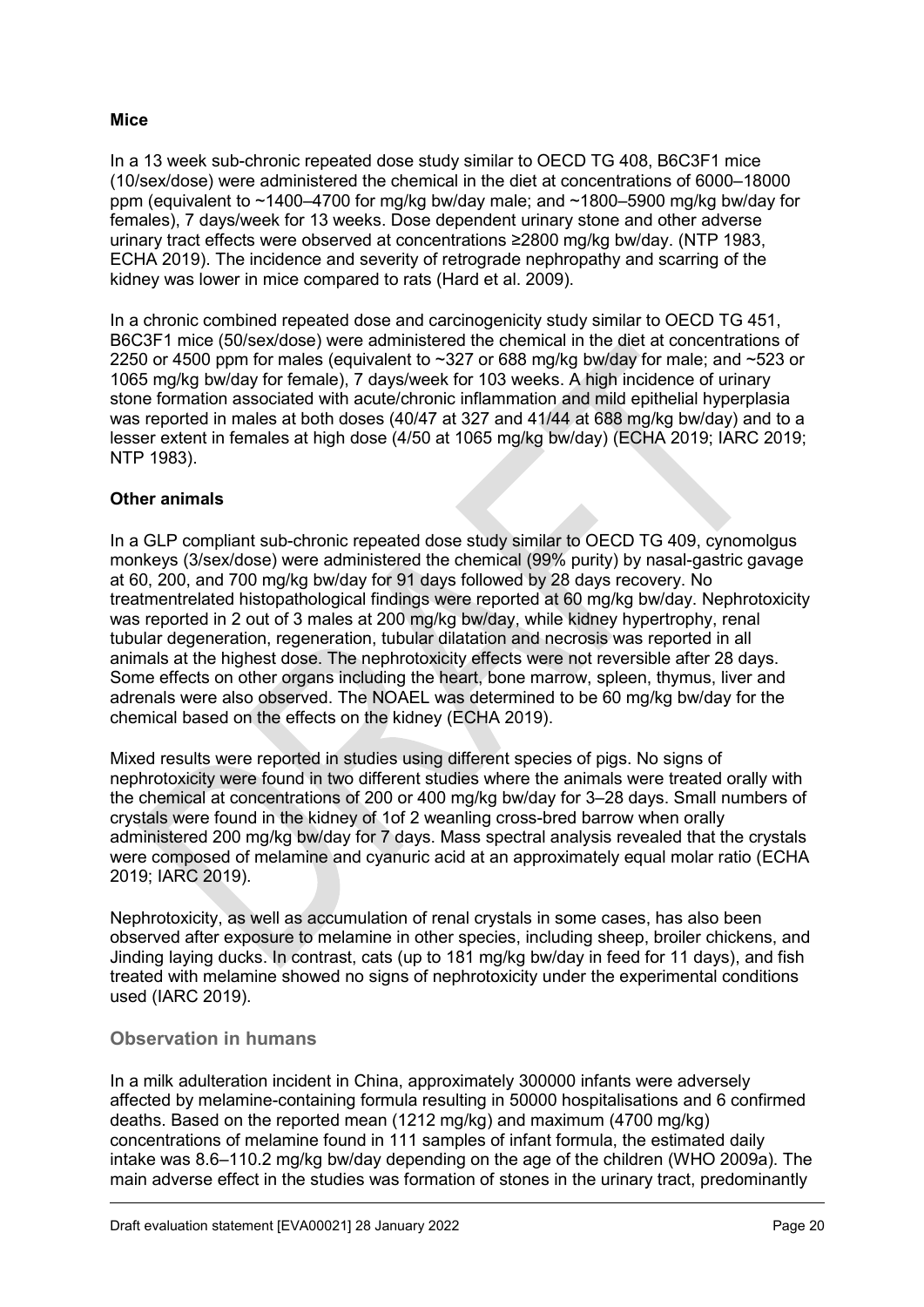in the kidney (mostly renal pelvis and calyx) and to a less extent in in the ureter or the bladder. Other reported effects included renal lesions, inflammation, dysuria, haematuria, proteinuria, and passage of "sand-like" precipitates in the urine, and in some cases acute obstructive renal failure and death. The incidence of kidney stones and kidney swelling were ~3 times higher in male infants compared to female infants (age group <1 year). The kidney stones had variable proportions of melamine (0.2–339 mg/g) with 8 of the 10 stones consisting of the crystal forms of urate. The kidney stones and renal abnormalities persisted in 8–10% of the cases. The available data show strong correlation between urinary melamine and its adverse effects on the urinary tract following melamine exposure (ECHA 2019; IARC 2019).

# <span id="page-20-0"></span>**Genotoxicity**

Based on the available data, the chemical is not considered to be genotoxic.

**In vitro**

Negative results were reported in the following in vitro genotoxicity studies (ECHA 2019):

- Two bacterial reverse mutation assays (OECD TG 471) in *Salmonella typhimurium* strains TA 98, TA 100, TA 1535, TA 1537 and TA 1538, with and without metabolic activation (S9) at concentrations of 0–5550 μg/plate.
- A bacterial reverse mutation assay (OECD TG 471) in *S. typhimurium* strains TA 98, TA 100, TA 1535, TA 1537, TA 1538 and *Escherichia coli* WP2 uvrA, with and without metabolic activation (S9) at concentrations of 0–500 μg/plate.
- A chromosome aberration study (OECD TG 473) in Chinese hamster ovary (CHO) cells with and without metabolic activation at concentrations 0–300 μg/mL.
- A mammalian cell gene mutation study (OECD TG 476) in the hypoxanthineguanine phosphoribosyl transferase (Hprt) locus in CHO cells with and without metabolic activation at concentrations up to 1000 μg/mL.
- A mammalian gene mutation assay (OECD TG 490) in mouse lymphoma L5178Y cells with and without metabolic activation at concentrations 0-160 μg/mL.

#### **In vivo**

In a GLP compliant mammalian erythrocyte micronucleus test similar to OECD TG 474, CD1 mice (4/sex/dose) were administered the chemical by gavage at single doses of 0 and 1000 mg/kg bw/day. The incidence of micronuclei in bone marrow polychromatic erythrocytes did not increase in any of the treated groups, indicating a lack of clastogenicity (ECHA 2019).

In a non-GLP compliant mammalian erythrocyte micronucleus test similar to OECD TG 474, male B6C3F1 mice (5/dose) were treated with the chemical by intraperitoneal injection at single doses of 0, 500, 1000 and 2000 mg/kg bw/day. The incidence of micronuclei in bone marrow and peripheral blood polychromatic erythrocytes did not increase in any of the treated groups, indicating a lack of clastogenicity (ECHA 2019).

In a non-GLP compliant mammalian bone marrow chromosomal aberration test similar to OECD TG 475, male B6C3F1 mice (8/dose) were administered the chemical by a single IP injection at doses of 0, 150, 300 and 600 mg/kg bw. The incidence of chromosome aberrations in bone marrow increased in the mid dose group; however, did not increase in the low and high dose groups. Therefore, the chemical was reported non-clastogenic under the test conditions (ECHA 2019).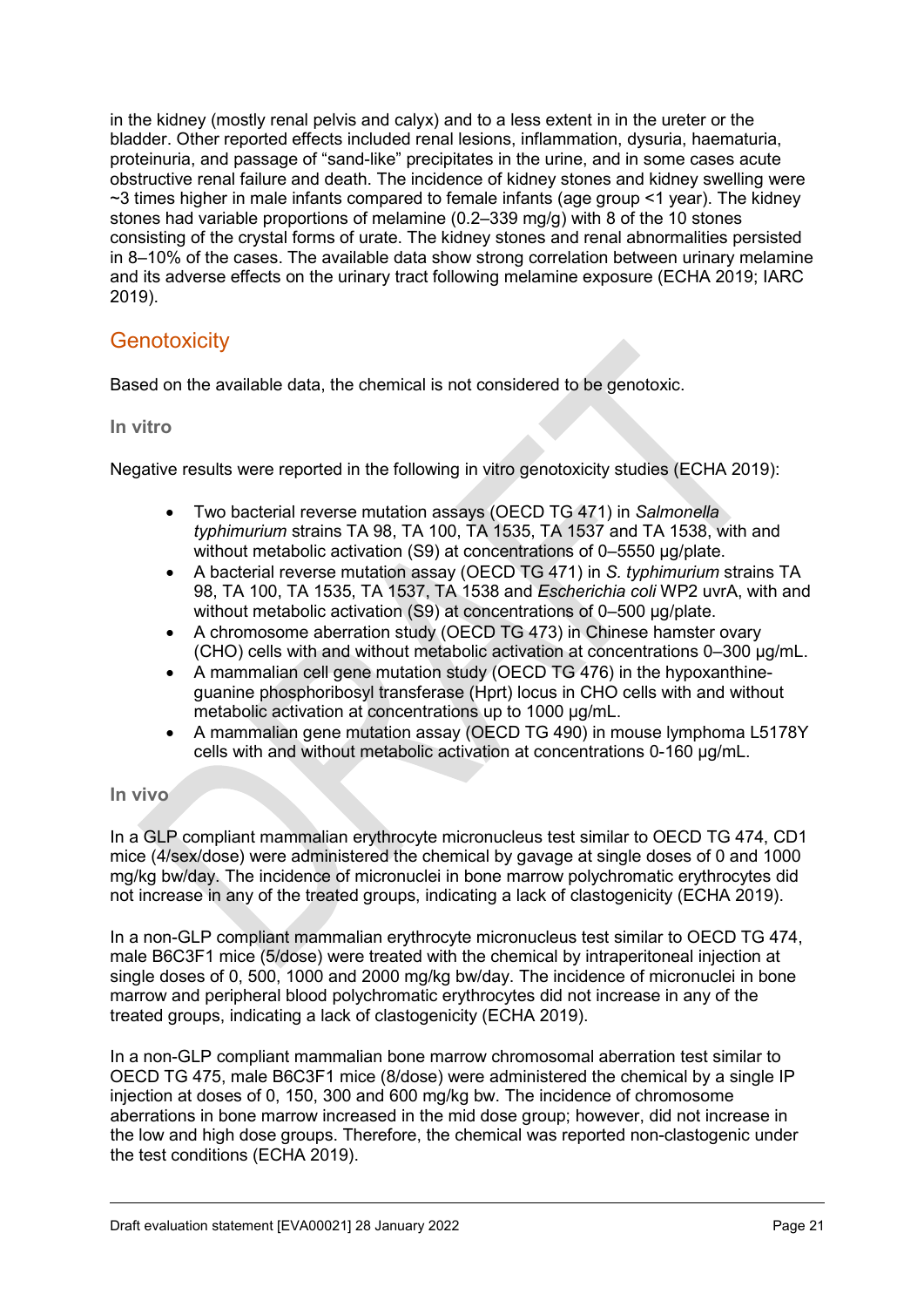# <span id="page-21-0"></span>**Carcinogenicity**

Based on the weight of evidence of available data, the chemical is suspected to be a carcinogen, warranting hazard classification. This is based on the evidence of benign and malignant tumours in the urinary bladder of male rats through a non-genotoxic mode of action secondary to the formation of calculi. An analysis of the various key events related to melamine-mediated carcinogenesis concluded that although species-specific anatomical and physiological factors may play a role regarding the response to calculus formation, speciesindependent key events, common to both rodents and humans, can be clearly identified (ECHA 2019).

The IARC concluded that the chemical is possibly carcinogenic to humans (Group 2B) based on sufficient evidence in experimental animals for the carcinogenicity of melamine and inadequate evidence in humans for the carcinogenicity of melamine (IARC 2019).

**Oral**

In a chronic combined repeated dose and carcinogenicity study similar to OECD TG 451. F344 rats (50/sex/dose) were administered the chemical in the diet at concentrations of 2250 or 4500 ppm for males (equivalent to ~126 or 263 mg/kg bw/day) and 4500 or 9000 ppm for females (equivalent to ~262 or 542 mg/kg bw/day), 7 days/week for 103 weeks. The incidence of urinary bladder stones and transitional cell carcinomas were significantly increased in male rats receiving the high dose. Other observations at highest dose included transitional cell papillomas and hyperplasia. Urinary bladder stones and transitional epithelial cell hyperplasia were also observed in 1/50 males receiving the low dose. There was a statistically significant correlation ( $p<0.001$ ) between bladder stones and the occurrence of transitional cell carcinomas at the high dose. Out of 10 male rats with stones, 8 (16%) had transitional cell carcinomas. No carcinomas were observed in the kidneys of female rats; however, the incidence of chronic inflammation was significantly increased in females; 34% at low dose and 82% at high dose (NTP 1983; ECHA 2019). A histopathological re-evaluation revealed dose-dependent incidence of fibrotic scarring associated with dilatation and hyperplasia in the inner medulla, and loss of tubules and atrophy in both sexes, although female rats were more affected (Hard et al. 2009).

In a GLP compliant chronic combined repeated dose and carcinogenicity study similar to OECD TG 451, F344 rats (65/sex/dose) were administered the chemical in the diet at concentrations of 100, 500 or 1000 ppm (equivalent to  $\sim$  4, 20 and 40 mg/kg bw/day) for males and 100, 1000 or 5000 ppm (equivalent to  $\sim$ 5, 50 and 80 mg/kg bw/day) for females. No urinary bladder calculi or significant adverse effects were reported. However, an increased incidence of preneoplastic transitional epithelial cell hyperplasia was reported in male rats at the highest concentration (ECHA 2019).

In a non-GLP compliant carcinogenicity study conducted similar to OECD TG 451, albino rats (10/sex/dose) received the chemical in diet at concentrations of 1000 or 10000 ppm (equivalent to ~30 and 350 mg/kg bw/day for males; and ~40 and 470 mg/kg bw/day for females) for 7 days/week, 103 weeks. Sporadic calculus formation was reported at the low concentration; however, no treatment related incidence of cancerous lesions was observed at this concentration. Preneoplastic transitional cell hyperplasia were increased in males. (ECHA 2019, IARC 2019).

In a non-guideline sub-chronic repeated dose toxicity study (see **Repeated dose toxicity: oral** section), high incidences of transitional cell carcinomas, papillomas, and papillomatosis in the urinary bladder were reported in male rats administered the chemical in diet at  $\sim$ 1090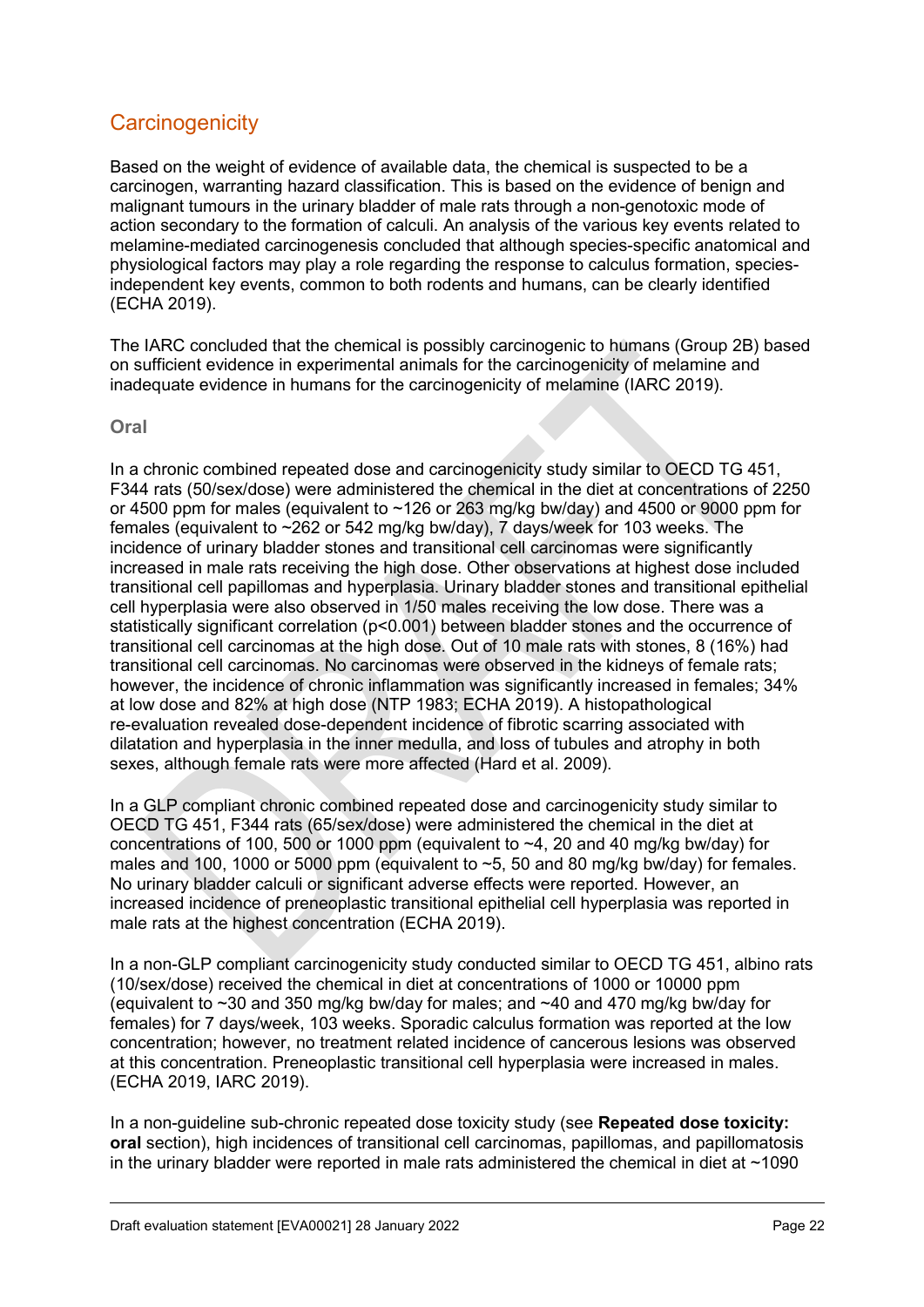mg/kg bw/day) for 36 weeks. Strong correlations (p<0.0065) between tumour incidence and stone formation were established in these studies (ECHA 2019; Okumura et al. 1992).

In a non-guideline sub-chronic repeated dose toxicity study (see **Repeated dose toxicity: oral** section), no transitional cell carcinomas were observed at low concentration (350 mg/kg bw/day) when co-administered with NaCl (5 or 10%) or at high concentration (1030 mg/kg bw/day) co-administered with NaCl (10%). It was concluded that polyuria induced by NaCl supplementation promoted microcrystal excretion and, consequently, inhibited tumour formation. It was postulated that the proliferative lesions were due to the irritative stimulation of the calculi, and not to molecular interactions between melamine or its metabolites with the bladder epithelium (ECHA 2019, IARC 2019; Ogasawara et al. 1995).

Based on the above studies, the following dose−response relationship of melamine associated tumour formation in the urinary bladder of male rats was established by ECHA (2019).

| <b>Dose</b>       | <b>Incidence of</b><br>hyperplasia | <b>Incidence of</b><br>papillomas | <b>Incidence of</b><br>carcinomas | <b>Reference</b>                        |
|-------------------|------------------------------------|-----------------------------------|-----------------------------------|-----------------------------------------|
| (mg/kg<br>bw/day) | (# of animals<br>examined)         | (# of animals<br>examined)        | (# of animals<br>examined)        |                                         |
| ca. $4 - 40$      | 0% (0/65)                          | $0\%$ (0/65)                      | $0\%$ (0/65)                      | Hazleton (1983)                         |
| ca. 100           | 5% (1/20)                          | $0\%$ (0/20)                      | 0% (0/20)                         | Okumura et al.<br>(1992)                |
| ca. 126           | 2% (1/50)                          | 0% (0/50)                         | 0% (0/50)                         | Melnick et al. (1984)<br>and NTP (1983) |
| ca. 263           | 4% (2/49)                          | $2\%$ (1/49)                      | 16% (8/49)                        | Melnick et al. (1984)<br>and NTP (1983) |
| ca. 330           | 30% (6/20)                         | 5% (1/20)                         | 5% (1/20)                         | Okumura et al.<br>(1992)                |
| ca. 350           | 47% (9/19)*                        | 42% (8/19)                        | 21% (4/19)                        | Ogasawara et al.<br>(1995)              |
| ca. 1030          | 75% (15/20)*                       | 50% (10/20)                       | 90% (18/20)                       | Ogasawara et al.<br>(1995)              |
| ca. 1090          | 63% (12/19)                        | 63% (12/19)                       | 79% (15/19)                       | Okumura et al.<br>(1992)                |

Table 1. Dose-response relationship regarding tumour formation in the urinary bladder of male rats (ECHA 2019).

\*multiple papillomatous hyperplasias

#### **Dermal**

In a non-guideline carcinogenicity study, female CD1 mice (n=20) received a single topical application of the chemical (1 μmol in 0.2 mL of acetone) on shaved back skin, followed by twice weekly applications of 10 nmol of 12-O-tetradecanoylphorbol 13-acetate in 0.2 mL of acetone for 31 weeks. No significant increases in the incidence of skin papilloma were reported in melamine treated mice (19%) when compared with controls (14%) (IARC 2019).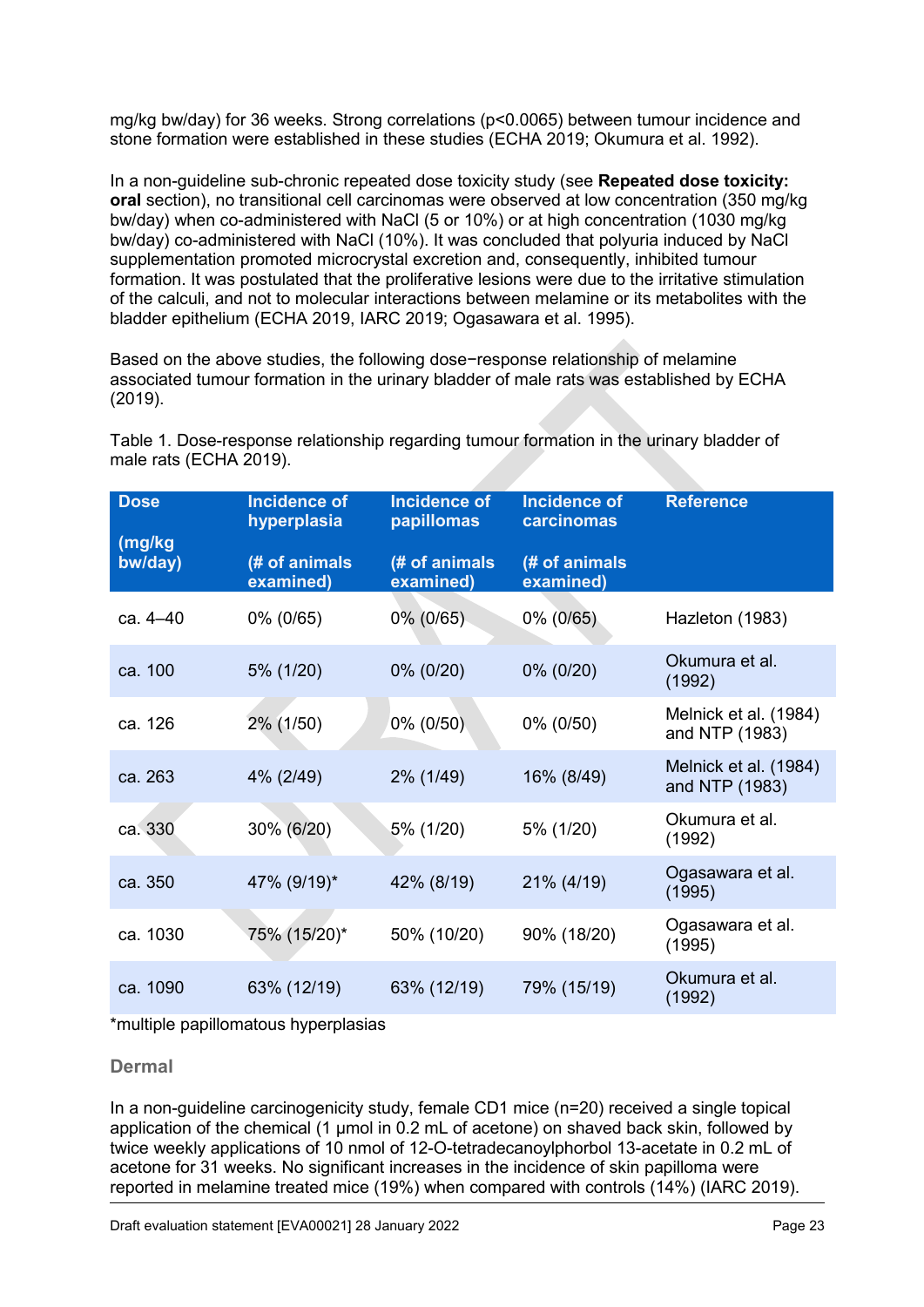#### **Observation in humans**

Follow up studies were conducted in children (n<200) who developed urinary stones after exposure to melamine as a contaminant in infant milk formula (melamine content, 0.1–2500 ppm) in China. No tumours were reported in clinical examinations carried out during 4 years of observations including ultrasound screening for cancer of the urinary system. However, these data are not completely reliable due to short follow-up period and small group size (IARC 2019).

### <span id="page-23-0"></span>Reproductive and development toxicity

Although observed effects are not sufficient to warrant classification, potential adverse effects of the chemical on sexual function following repeated oral exposure cannot be excluded.

In a GLP compliant extended one generation reproductive toxicity study conducted in accordance with OECD TG 443, Wister rats (28/sex/dose) were administered the chemical in diet at concentrations 1000, 4000 and 12500 ppm (equivalent to 65, 268 and 833 mg/kg bw/day in F0 males; 87–1124 mg/kg bw/day in F0 females; 89, 370 and 1200 mg/kg bw/day in F1 males; and 93–1227 mg/kg bw/day in F1 females) continuously daily including 2 weeks prior to mating (F0 and F1 parents). The doses were reduced by 50% for females during the lactation period to accommodate increased food intake. Offspring were weaned at day 21 and administered the chemical in diet from day 22. Treatment time of F1 animals varied from 5–19 weeks in different cohorts. Adverse kidney effects were observed in both males and females of F0 and F1 generations at concentrations 4000 and 12500 ppm.

Increases in the number of sperm cells with detached head and tubular atrophy (including degeneration, vacuolation, exfoliation and sperm retention) in testes with related minimal cellular debris in the epididymis were observed in F0 males at 12500 ppm and F1 males at 4000 ppm. Fertility of the F0 males or any of the F1 cohorts was not affected. No developmental toxicity was observed in both F1 and F2 generations. The following NOAEL values were determined from this study: parental systemic toxicity 1000 ppm (equivalent to 65 and 87 mg/kg bw/day for F0 generation males and females, 89 and 93 mg/kg bw/day for F1 generation males and females, respectively); reproductive toxicity 4000 ppm for F0 generation (equivalent to 268 mg/kg bw/day for males) and 1000 ppm for F1 generation (equivalent to 370 mg/kg bw/day for males); developmental toxicity 12500 ppm (equivalent to 1200 and 1227 mg/kg bw/day for F1 generation males and females, respectively) (REACH).

In sub-chronic and chronic repeated dose studies in rats and mice by NTP (1983) (see **Repeated dose toxicity: oral** section for the details of these studies), no adverse effects on the reproductive organs were reported following macroscopic and microscopic investigation of mammary glands, ovaries, uterus, testes, prostate and seminal vesicle (NTP 1983).

Several non-guideline sub-acute and sub-chronic repeated dose studies reported adverse effects in the testes in male mice orally administered the chemical for 5–65 days. These include altered sperm morphology and damage to testicular DNA (412 mg/kg bw/day), effects on seminiferous tubules (sperm development, production and morphology), spermatogenic cells, testosterone synthesis, testicular enzymes and protein levels (50 mg/kg bw/day) (Government of Canada 2020).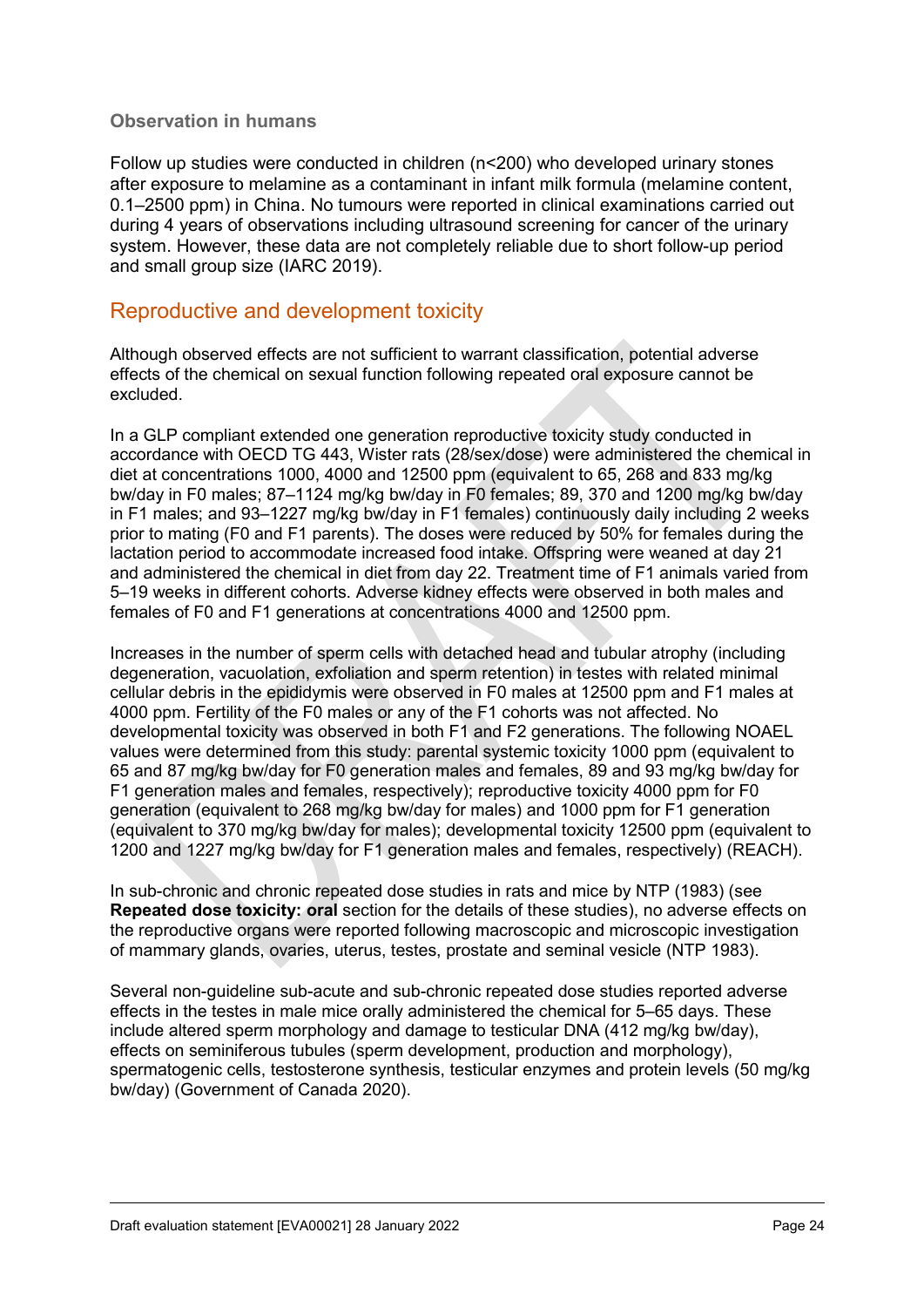### <span id="page-24-0"></span>Developmental Neurotoxicity and Immunotoxicity

Based on the available data, the chemical is not expected to cause specific adverse effects on neurodevelopment following oral exposure.

In a GLP compliant extended one generation reproductive toxicity study conducted in accordance with OECD TG 443 in Wister rats (see **Reproductive and development toxicity** section), no developmental neurotoxicity or immunotoxicity was observed in F1 generation. Based on this, the developmental neurotoxicity or immunotoxicity NOAEL was 12500 ppm (equivalent to 1200 and 1227 mg/kg bw/day for F1 generation males and females, respectively) (REACH).

# <span id="page-24-1"></span>Human health risk characterisation

### <span id="page-24-2"></span>Public risk

**Food contact materials** 

Several reviews of the risks from migration of melamine from food contact materials have been conducted. A TDI for melamine has been established as 0.2 mg/kg bw/day (EFSA 2010; WHO 2009a).

A WHO (2009a) assessment concluded that estimates of exposure to baseline levels of melamine from all sources (up to 13 µg/kg body weight per day) were well below the TDI. It also concluded that limits for melamine in powdered infant formula (1 mg/kg) and in other foods (2.5 mg/kg) would provide a sufficient margin of safety for dietary exposure relative to the TDI.

An EFSA (2010) opinion concluded that exposure from background levels of melamine and cyanurate that can occur in food and feed from approved sources does not represent a risk to the human consumer or to animals. Exposure in children due to migration from food contact materials would be below or in the region of the TDI.

Using an oral BMDL of 35 mg/kg bw/day derived by the WHO (2009a) the Government of Canada calculated a margin of exposure of 313 for toddler exposure from use of melamine tableware. This MOE was considered to be adequate to account for uncertainties in the exposure and health effects data (Government of Canada 2020).

A FSANZ (2008) risk assessment concluded that melamine may be detected in beverages at levels of 0.5, 0.7, 1.4 and 2.2 mg/kg in coffee, orange juice, fermented milk and lemon juice respectively. These levels originate from migration of melamine from the cup, made of melamine-formaldehyde resin, into the beverage under experimental hot and acidic conditions (95°C for 30 min). Given the extreme use conditions used to generate these data it is considered that a level of 2.5 mg melamine/kg food would represent the upper levels likely to be legitimately found in foods.

The FDA (2008) concluded that levels of melamine and melamine related compounds below 2.5 ppm do not raise public health concerns in food other than infant formula. It noted that melamine does not migrate from melamine-formaldehyde tableware into most foods although can migrate under some conditions (acidic foods at high temperatures).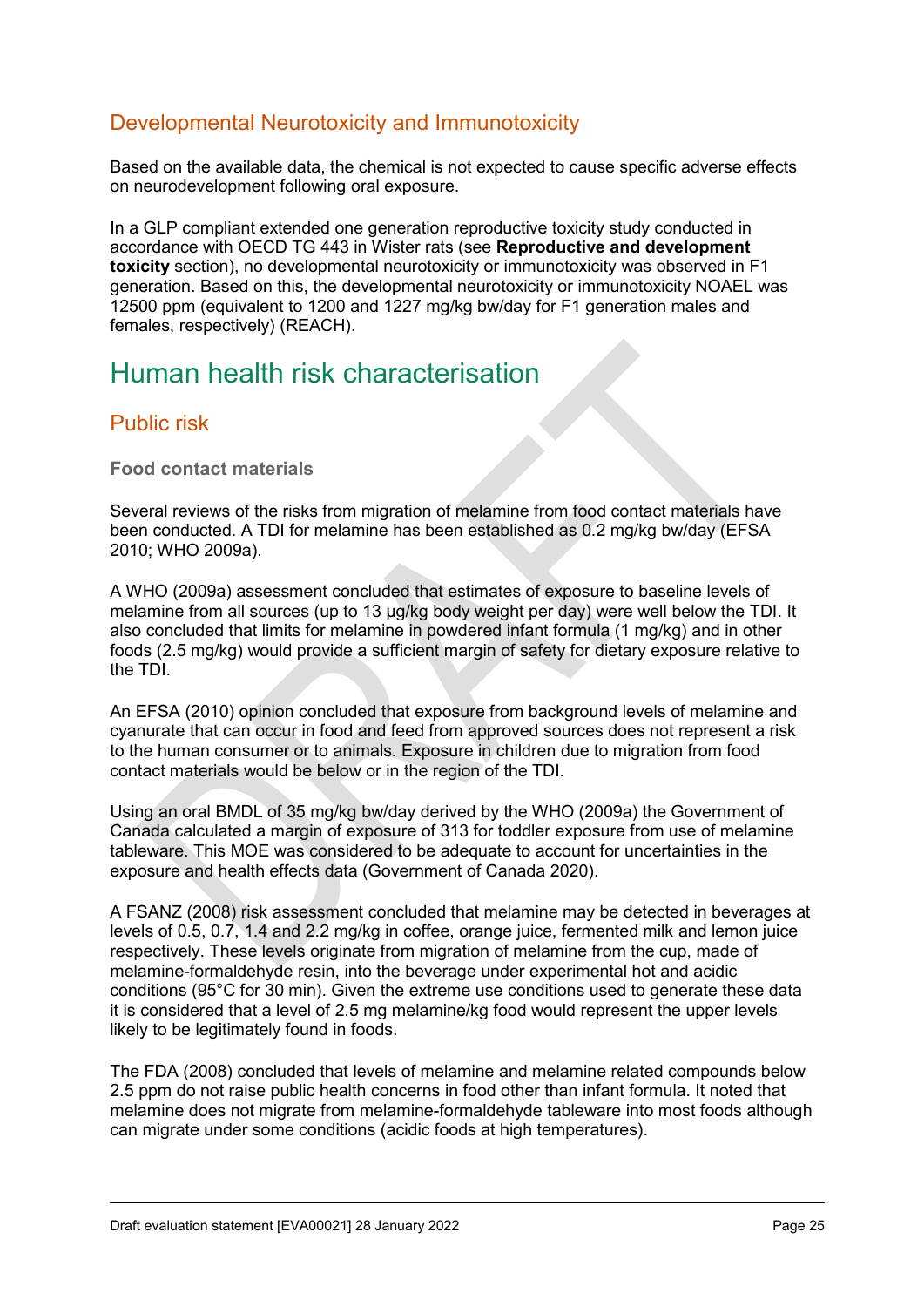#### **Other consumer products**

Using an oral BMDL of 35 mg/kg bw/day derived by the WHO (2009a) and extrapolated migration rates, the Government of Canada estimated dermal and oral exposure to melamine from foam based products (Government of Canada 2020). Oral exposure, such as mouthing of foam based products by a child was not identified as a concern (calculated margins of exposure >2900). However, dermal exposure from prolonged contact with foam based products such as upholstered furniture mattresses, mattress toppers, and other foam based products was identified as a concern for infants, and toddlers and young individuals (up to 18 years) (calculated margins of exposure were <100 for some exposure estimates).

The MOEs derived from human biomonitoring data for 12–19 year olds (85,400) are significantly higher than the calculated dermal exposures to melamine from lying on foamcontaining mattresses or furniture. However, it was noted that biomonitoring data were considered insufficient to derive MOEs for age groups younger than 12 years. In addition, the MOE for biomonitoring data was based on samples collected in 2003.

Literature available providing information on levels of melamine in dust in indoor environments indicate exposure to the chemical are orders of magnitude below the established TDI (Zheng et al. 2020; Zhu and Kannan 2018).

The chemical is a persistent and highly mobile contaminant and may contaminate drinking water supplies. However, international monitoring data shows that the risk to humans via secondary exposure to melamine through drinking water is very low.

# <span id="page-25-0"></span>Environmental exposure

The high international production volume and widespread usage of melamine suggests the chemical is likely to be present in Australian soil and aquatic environments. Multiple monitoring studies indicate that the chemical has been detected in international water, soil and sewage. Melamine may also be present in the atmosphere through adhesion to dust and particulate matter based on its occurrence in rainwater monitoring studies (Zhu and Kannan 2020).

The predominant use of melamine is as an intermediate in the production of melamine resins, melamine based flame retardants and adhesives. The manufacture of resins may lead to localised release of the chemical to soil and release of small amounts to wastewater through the disposal of aqueous residues or in the clean up of plant and equipment. Treatment of this wastewater in sewage treatment plants will remove a fraction of the quantity of these chemicals from influents. Depending on the efficiency of various degradation and partitioning processes, a fraction of the quantity of chemicals in wastewater entering STPs can be emitted to rivers or oceans in treated effluent, or to soil by application of biosolids to agricultural land.

Melamine may be added to fertilisers which are used to increase nitrogen content of domestic and agricultural soils to aid plant growth (Zhu et al. 2019). Melamine is highly water soluble and highly mobile in soils and may move to ground or surface waters by runoff from rainfall.

Melamine is expected to migrate from melamine resin household products to sewage and dust. Melamine resins are used to make or coat many household products, such as tableware, fabrics, laminates and furniture. Evidence indicates that under some conditions (acid pH, high heat) melamine can migrate from tableware (Lund and Petersen 2006).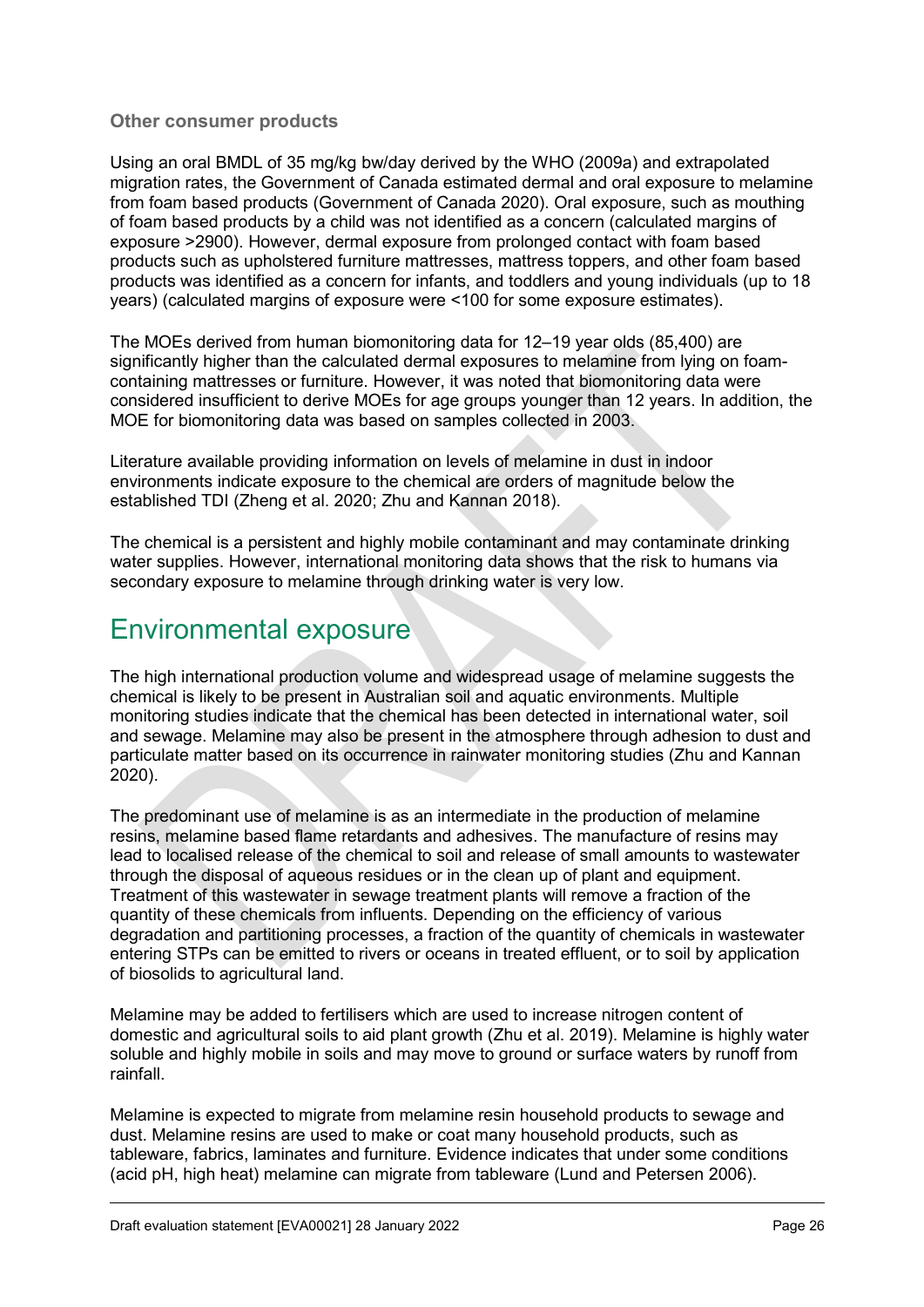Monitoring data supports melamine as a common dust borne contaminant in households internationally (Zhu and Kannan 2018). This is expected to also occur in Australian households. Migration of melamine out of household products may occur during washing and subsequent discharge of wastewaters to STP which can contribute to the release of melamine to surface waters (Schreder and La Guardia 2014).

Some melamine emissions to the environment may be due to non-industrial applications. Melamine is a metabolite of some triazine pesticides which may be used in agriculture in Australia (WHO 2009b).

### <span id="page-26-0"></span>Environmental fate

#### **Partitioning**

Melamine partitions to surface water after release to the environment.

Melamine is not expected to volatilise to air from moist soil or surface waters based on the calculated Henry's Law constant. The chemical is highly polar and readily soluble in water. It is ionised in environmental surface waters at acidic to neutral pH. Melamine is not lipophilic with a measured log  $K_{OW}$  value of -1.37.

The chemical is highly mobile in soil based on a calculated soil adsorption coefficient ( $K_{OC}$ ) of 32.28 L/kg (US EPA 2017). Highly mobile chemicals are likely to leach into groundwater or run off to surface water bodies such as lakes and rivers.

#### **Degradation**

Melamine is expected to be resistant to degradation in the environment.

The chemical has no hydrolysable functional groups and is expected to be resistant towards hydrolysis under environmental conditions (PubChem 2022).

The chemical is not expected to undergo biodegradation in water and sediment systems. In a Modified MITI Test screening test (OECD Test Guideline (TG) 301C), no degradation occurred over 28 days. A TG 302B inherent biodegradability test result of 16% in 20 days indicates that melamine is not inherently biodegradable.

Degradation of melamine studied in 2 different soil types was found to be less than 20% in a time frame of 6-28 weeks (REACH 2021).

Pure culture studies using *Pseudomonas* strain A and 3 mM of melamine indicate the degradation pathway of melamine involves the conversion of melamine to ammeline (CAS No. 645-92-1) and eventually cyanuric acid (CAS No. 108-80-5) (NCBI 2001).

#### **Bioaccumulation**

Melamine is not expected to bioaccumulate in aquatic life.

Experimentally determined and calculated bioconcentration factors (BCFs) and measured log Kow values are below the domestic categorisation threshold for bioaccumulation (EPHC 2009).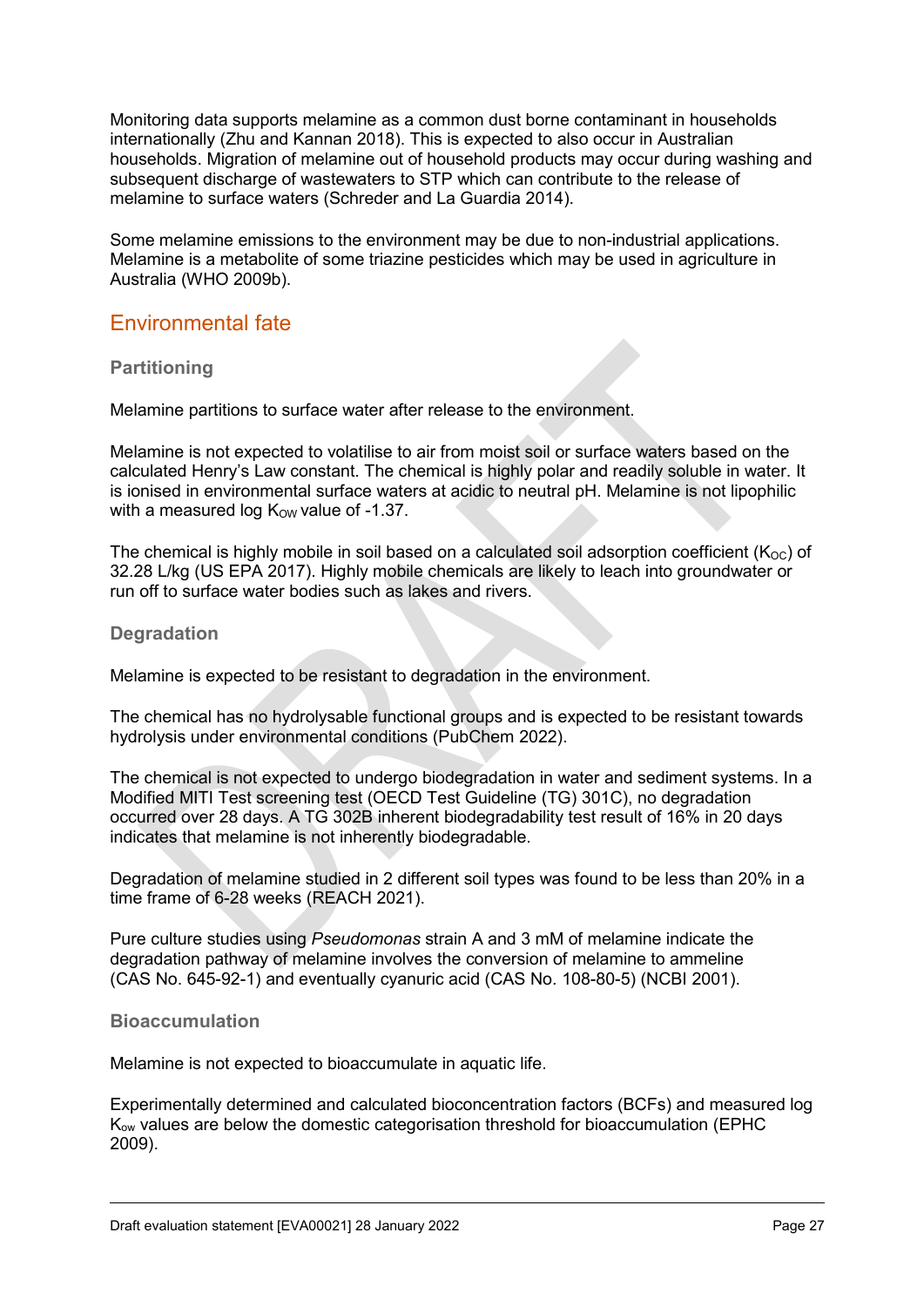A bioconcentration study (2 ppm w/v melamine) with 6 weeks exposure using European carp (*Cyprinus carpio*) reported a BCF of 0.38 L/kg (NITE 2022). Correspondingly, calculated values show a range of 0.9-3.2 L/kg wet-wt (US EPA 2017). In fish, melamine exhibits low biomagnification (Pacini et al. 2013), and relatively short depuration half lives in the range of 1-4 days (Stine et al. 2012).

#### **Environmental transport**

Melamine has properties conducive to long range transport but has not been detected in locations far from possible release sources. More information is required to determine whether the chemical exhibits long range transport behaviour.

The chemical is persistent and highly mobile in the aquatic environment and may be transported long distances in water. However, detections of melamine in remote regions have so far only been linked with discharges from local human settlements (Duarte et al. 2021).

Melamine has been detected in household dust and may be distributed by atmospheric particulates. Dust-bound persistent contaminants can also exhibit long range atmospheric transport. The potential for melamine to be transported by suspended particles is supported by the detection of the chemical in precipitation (Zhu and Kannan 2020). However, the chemical has a low measured log  $K_{OC}$  coefficient, indicating it may not strongly bind to dust particles. The transport of the chemical by particle adhesion is likely to be restricted by rainfall events.

### <span id="page-27-0"></span>Predicted environmental concentration (PEC)

The predicted environmental concentration of melamine in the Australia is 213 µg/kg in soil and 10 µg/L in surface waters.

Australian environmental monitoring data are not available for melamine.

International monitoring studies indicate that melamine is a widespread contaminant in soils and surface waters. The chemical is released to water from STP effluent and manufacturing waste streams. Release to soil may result from release at manufacturing sites, the migration of melamine out of melamine products into dust and particulates or direct application from its use in fertiliser.

A survey of different water bodies the US A found melamine at up to 3.65 µg/L in surface waters, 2.68 ug/L in effluent wastewater, 0.181 ug/L in rain water and 0.086 ug/L in sea water (Zhu and Kannan 2020). A survey of house dust in California found melamine at concentrations of 3.16 µg/g (Shin et al. 2020).

Melamine has been detected in river water downstream from an STP, at concentrations of 10 µg/L (Liu et al. 2021). The chemical has also been detected at levels of up to 5.8 μg/L at drinking water intake points in Dutch rivers (Smit 2018). A different study found surface water concentrations in the Netherlands of 3.5 µg/L and drinking water concentrations of 2 µg/L (Kolkman et al. 2021).

Analysis of groundwater in India found the chemical at a concentration of up to 0.095 μg/L (Richards et al. 2021).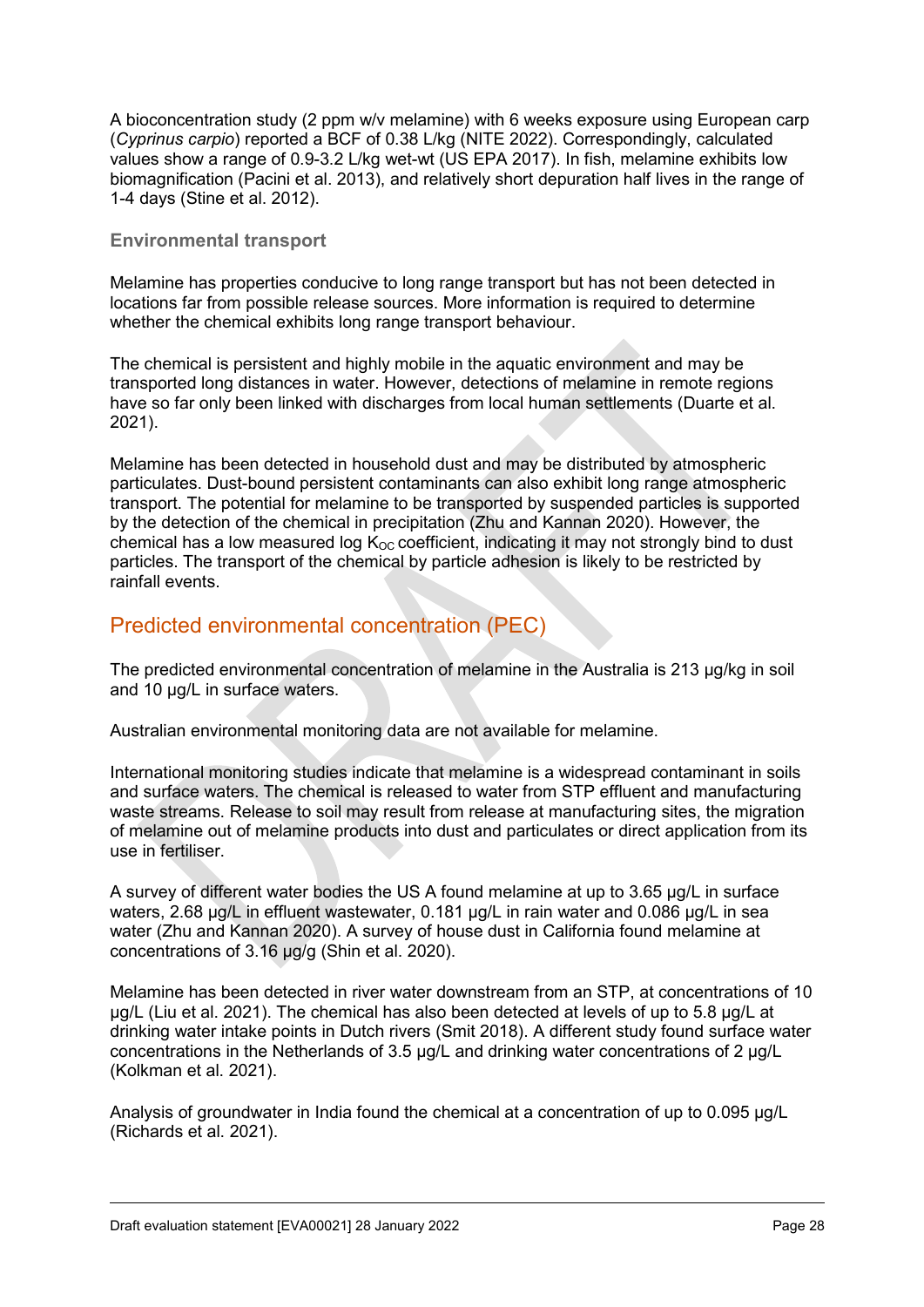Soils adjacent to melamine production sites in China contained the chemical at up to 41 136 µg/kg (Qin et al. 2010). This is unlikely to reflect environmental concentrations from industrial activity in Australia as the chemical is not produced in this country.

A different study quantifying melamine present in farmland soils from fertiliser use found an average of 213 µg/kg dw (peak 2020 µg/kg) of melamine in 98 sample locations. Melamine was detected in 16 different fertilisers sampled in China (Zhu et al. 2019).

# <span id="page-28-0"></span>Environmental effects

# <span id="page-28-1"></span>Effects on Aquatic Life

Melamine has a low toxicity to aquatic organisms. Toxic effects are only observed at high exposure concentrations.

#### **Acute toxicity**

The following measured median lethal concentration  $(LC_{50})$  and median effect concentration  $(EC_{50})$  values for model organisms across 3 trophic levels were retrieved from the registration dossiers for melamine under *EU REACH legislation* (REACH) and from a draft screening assessment published by the Government of Canada (Government of Canada 2020, REACH):

| <b>Taxon</b> | <b>Endpoint</b>            | <b>Method</b>                                                                                 |  |
|--------------|----------------------------|-----------------------------------------------------------------------------------------------|--|
| <b>Fish</b>  | 48 h $LC_{50}$ = 1000 mg/L | Oryzias latipes<br>(Japanese rice fish)<br>mortality<br>test guideline not reported           |  |
| Invertebrate | 48 h $EC_{50}$ = 200 mg/L  | Daphnia magna<br>(water flea)<br>mobility<br>static conditions<br><b>EPA OPP 72-2</b>         |  |
| <b>Algae</b> | 72 h $EbC_{50}$ = 196 mg/L | Pseudokirchneriella subcapitata<br>(green algae)<br>static conditions<br>PRO/FT Algae-AC090-6 |  |

#### **Chronic toxicity**

The following measured median effect concentration  $(EC_{10})$  and no observed effect concentrations (NOEC) for model organisms across three trophic levels were retrieved from the registration dossiers for melamine under EU REACH legislation (REACH), water quality standards for melamine published by the Dutch National Institute for Public Health (Smit 2018) and the Environment and from a draft screening assessment published by the Government of Canada (Government of Canada 2020, Smit 2018):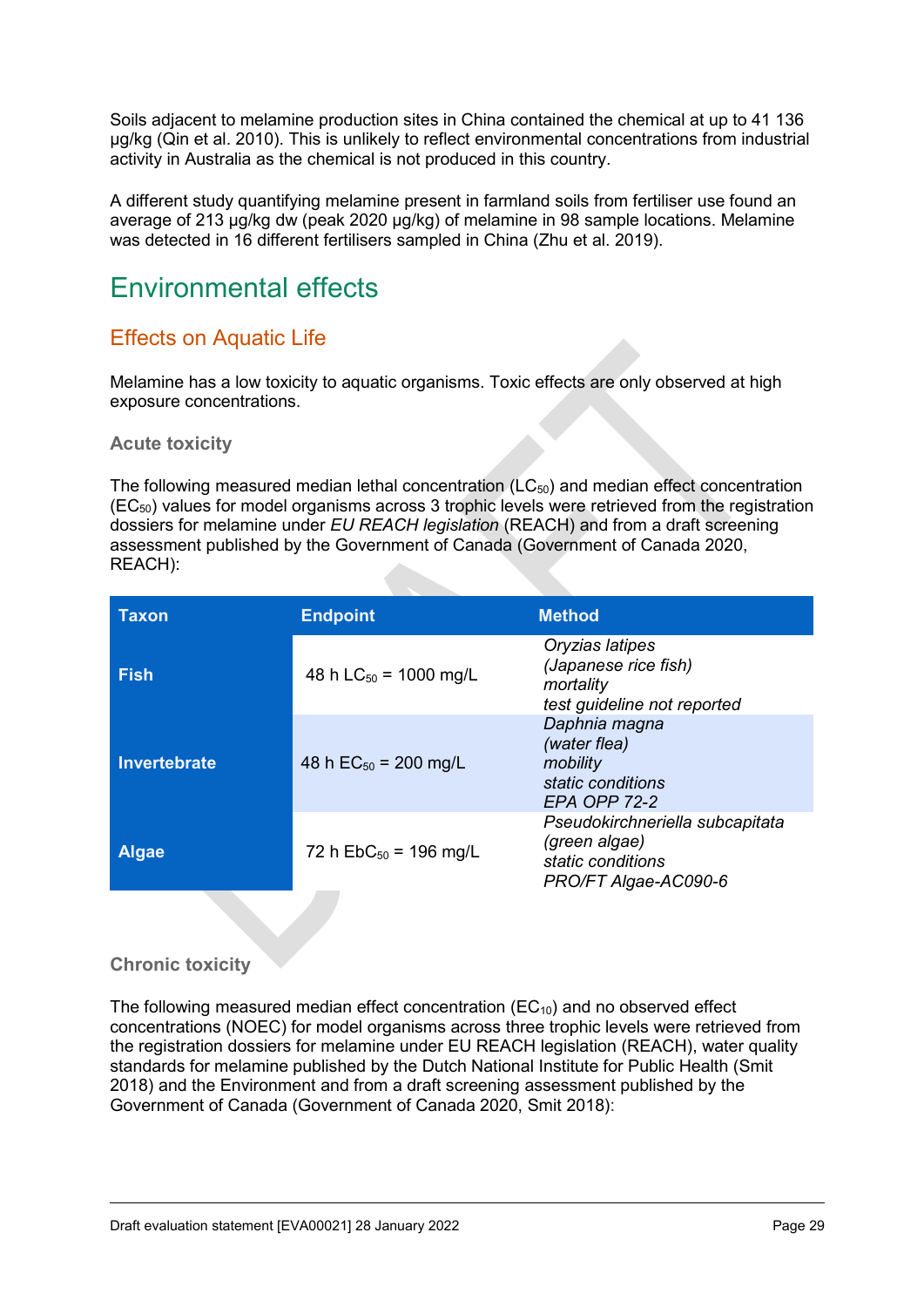| Taxon                | <b>Endpoint</b>                 | <b>Method</b>                                                                                          |
|----------------------|---------------------------------|--------------------------------------------------------------------------------------------------------|
| <b>Fish</b>          | 36 d NOEC = $5.25 \text{ mg/L}$ | Pimephales promelas<br>(fathead minnow)<br>length, mortality<br>flow-through conditions<br>OECD TG 210 |
| <b>Invertebrates</b> | 21 d $EC$ 10 = 32 mg/L          | Daphnia magna<br>(water flea)<br>static<br><b>NEN 6502</b>                                             |
| <b>Algae</b>         | 72 h NOEC = $31 \text{ mg/L}$   | Pseudokirchneriella subcapitata<br>(green algae)<br><b>Static conditions</b><br>PRO/FT Algae-AC090-6   |

# <span id="page-29-0"></span>Effects on terrestrial Life

Limited data are available for the effects of melamine exposure to terrestrial life. Available endpoints indicate a low toxicity to plants, microbes and mammals.

Melamine has shown inhibitory effects on the unicellular eukaryotic organism *Tetrahymena pyriformis* (EC50 = 820 mg/L). The study further demonstrated that melamine exerts a toxic effect that is accumulated over several generations (Wang et al. 2011). Melamine shows low toxicity to soil microorganisms (165 day respiration inhibition  $EC_{50} = 490$  mg/kg) (REACH).

Melamine has low toxicity to plants. A 14 day NOEC of 170 mg/kg was obtained for the germination of string beans, and a 4 day  $EC_{50}$  of 1,100 mg/L was found for the root growth of garden cress (Government of Canada 2020).

Melamine has low acute toxicity to mammals (see human health effects section).

# <span id="page-29-1"></span>Endocrine effects/activity

Melamine may cause endocrine mediated effects in terrestrial mammals. At this time, more data is needed to confirm whether these effects contribute to the environmental hazard.

A recent scoping review highlighted three areas that have sufficient evidence to review the potential hazard: neurophysiological, anthropometric and reproductive effects (Bolden et al. 2017). Several studies indicate that melamine has endocrine disruptive and neurotoxic properties that could impact on early development and growth. However, in a GLP compliant one generation reproductive toxicity study (see **Reproductive and development toxicity** section) rat fertility and neurodevelopment was not adversely affected. Additionally, there is no strong evidence that melamine causes endocrine-mediated effects in aquatic organisms.

# <span id="page-29-2"></span>Predicted no-effect concentration (PNEC)

A freshwater PNEC for melamine of 530 µg/L was derived from the measured fish chronic ecotoxicity endpoint (28 d NOEC =  $5.25 \text{ mg/L}$ ) using an assessment factor of 10. This assessment factor was selected as reliable chronic ecotoxicity data are available 3 trophic levels (EPHC 2009).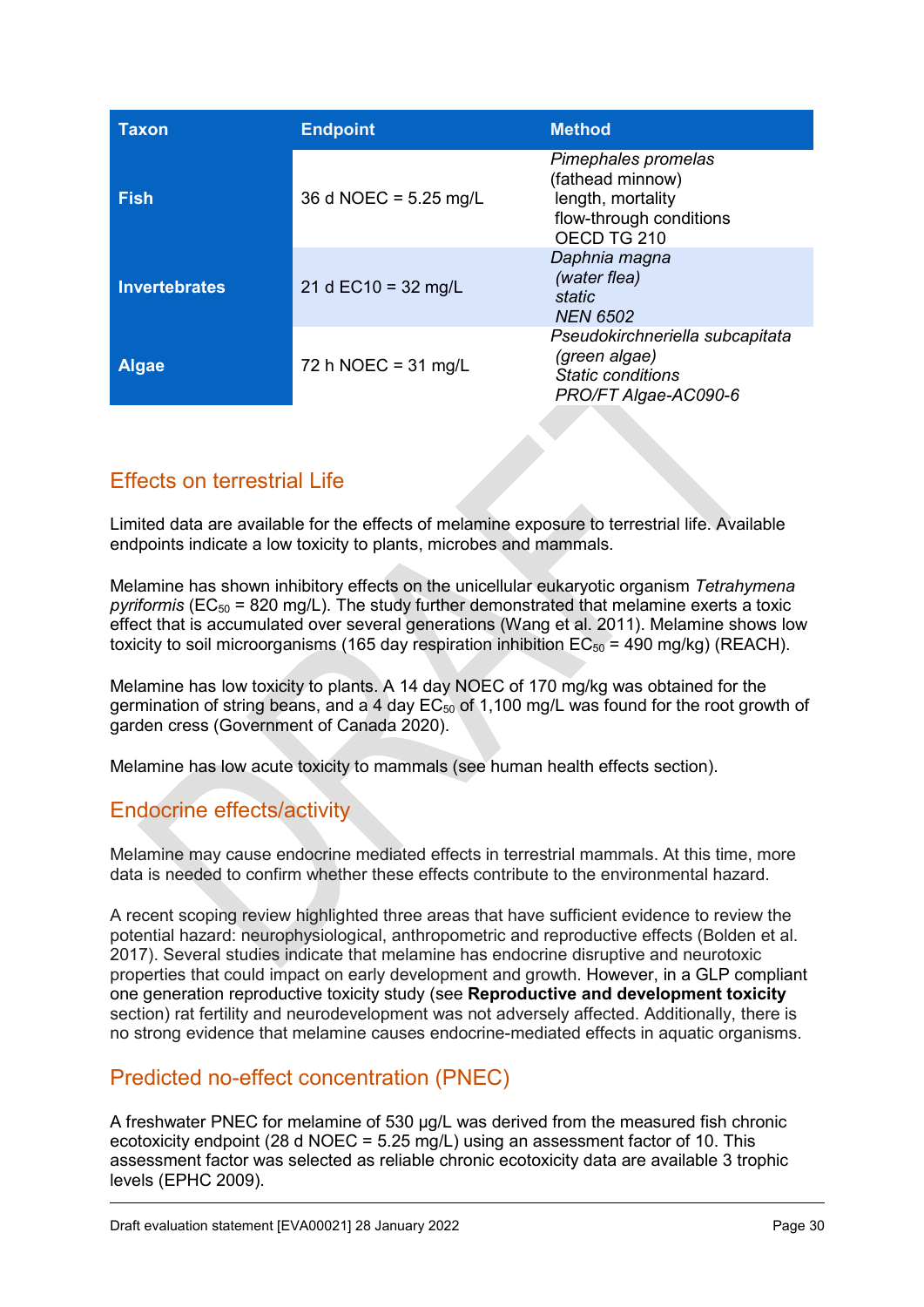A soil PNEC of 3.4 mg/kg was derived from the measured chronic ecotoxicity endpoint for plant seed germination (14 d NOEC = 170 mg/kg). An assessment factor of 50 was selected because chronic ecotoxicity data are available for 2 taxa (EPHC 2009).

# <span id="page-30-0"></span>Categorisation of environmental hazard

The categorisation of the environmental hazards of the assessed chemical according to domestic environmental hazard thresholds is presented below:

### <span id="page-30-1"></span>**Persistence**

Persistent (P). Based on measured degradation studies that show melamine is not readily or inherently biodegradable, the substance is categorised as Persistent.

### <span id="page-30-2"></span>Bioaccumulation

Not Bioaccumulative (Not B). Based on low measured and calculated bioconcentration factors (BCF), melamine is categorised as Not Bioaccumulative.

### <span id="page-30-3"></span>**Toxicity**

Not Toxic (Not T). Based on available ecotoxicity values above 1 mg/L and evidence of low chronic toxicity, melamine is categorised as Not Toxic.

### <span id="page-30-4"></span>GHS classification of environmental hazard

Based on the ecotoxicological data presented in this evaluation, melamine is not expected to be harmful to aquatic organisms. Therefore, the chemical is not formally classified for acute or chronic aquatic hazard under the Globally Harmonised System of Classification and Labelling of Chemicals (UNECE 2017).

# <span id="page-30-5"></span>Environmental risk characterisation

Based on the PEC and PNEC values determined above, the following Risk Quotients (RQ = PEC ÷ PNEC) have been calculated for release of melamine into rivers and soils:

| <b>Chemical</b> | <b>PEC</b>   | <b>PNEC</b>         | <b>RQ</b> |
|-----------------|--------------|---------------------|-----------|
| <b>River</b>    | $10 \mu g/L$ | 530 µg/L            | 0.019     |
| <b>Soil</b>     | $0.22$ mg/kg | $3.4 \text{ mg/kg}$ | 0.065     |

For rivers and soils, an RQ less than 1 indicates that melamine is not expected to pose a risk to the environment, as environmental concentrations are below levels likely to cause harmful effects.

Melamine is a persistent and highly mobile contaminant in the environment. Measured concentrations in surface waters are many orders of magnitude below levels of concern, even in industrialised and highly disturbed water bodies. Concentrations in Australian waters are expected to be much lower.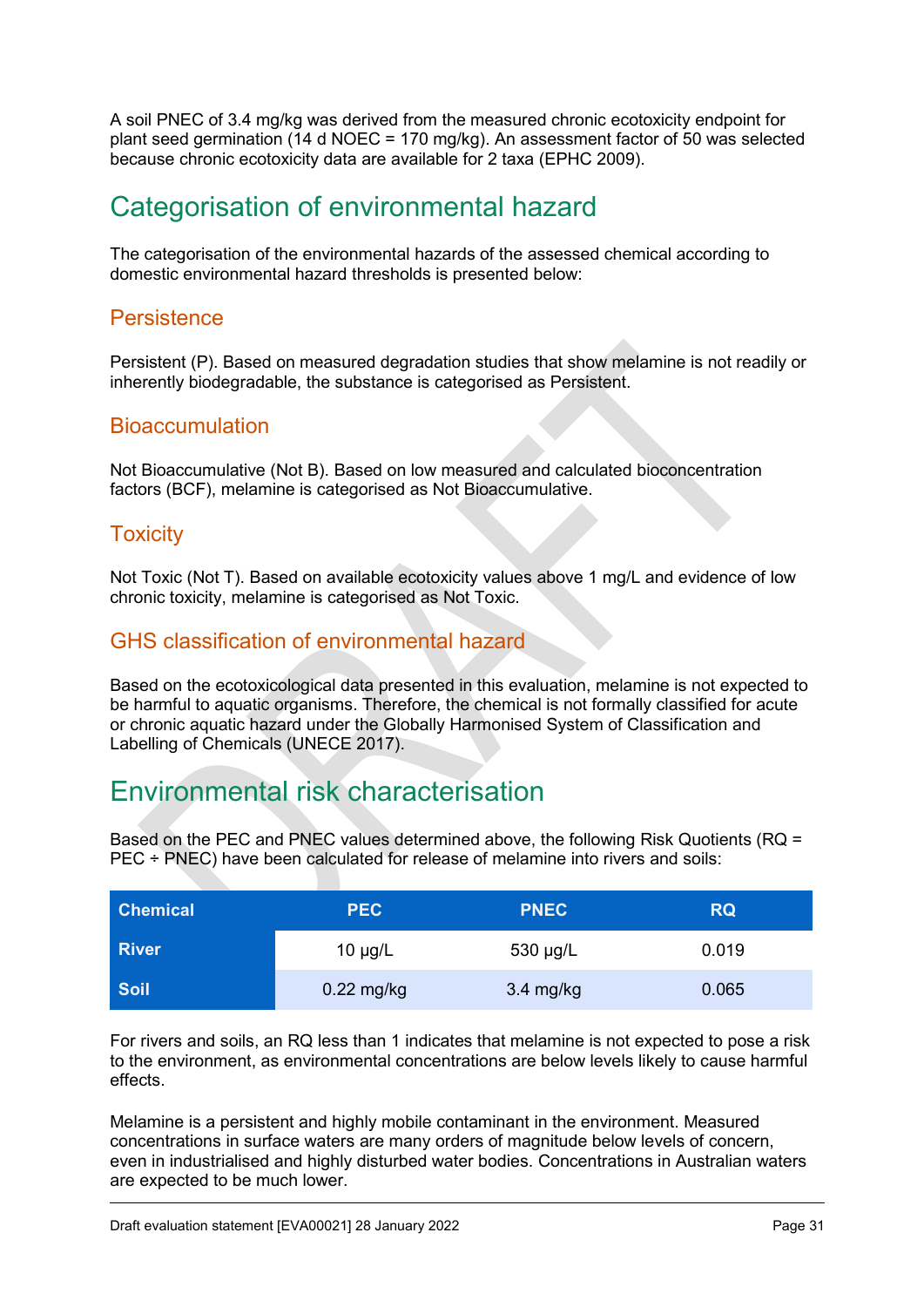Available evidence indicates that melamine may have some endocrine activity; however, the available evidence does not demonstrate that this activity causes adverse effects.

#### **Uncertainty**

This evaluation was conducted based on a set of information that may be incomplete or limited in scope. Some relatively common data limitations can be addressed through use of conservative assumptions (OECD 2019) or quantitative adjustments such as assessment factors (OECD 1995). Others must be addressed qualitatively, or on a case by case basis (OECD 2019).

The most consequential areas of uncertainty for this evaluation are:

- There are no domestic monitoring data for melamine in surface waters or soil. The risk profile may change should monitoring data become available to indicate that the chemicals are present in Australian environmental compartments at concentrations above the level of concern.
- Insufficient information is available to determine the extent of endocrine activity of melamine. Further evaluation may be required if information becomes available to indicate that melamine exposure can cause endocrine-mediated adverse effects.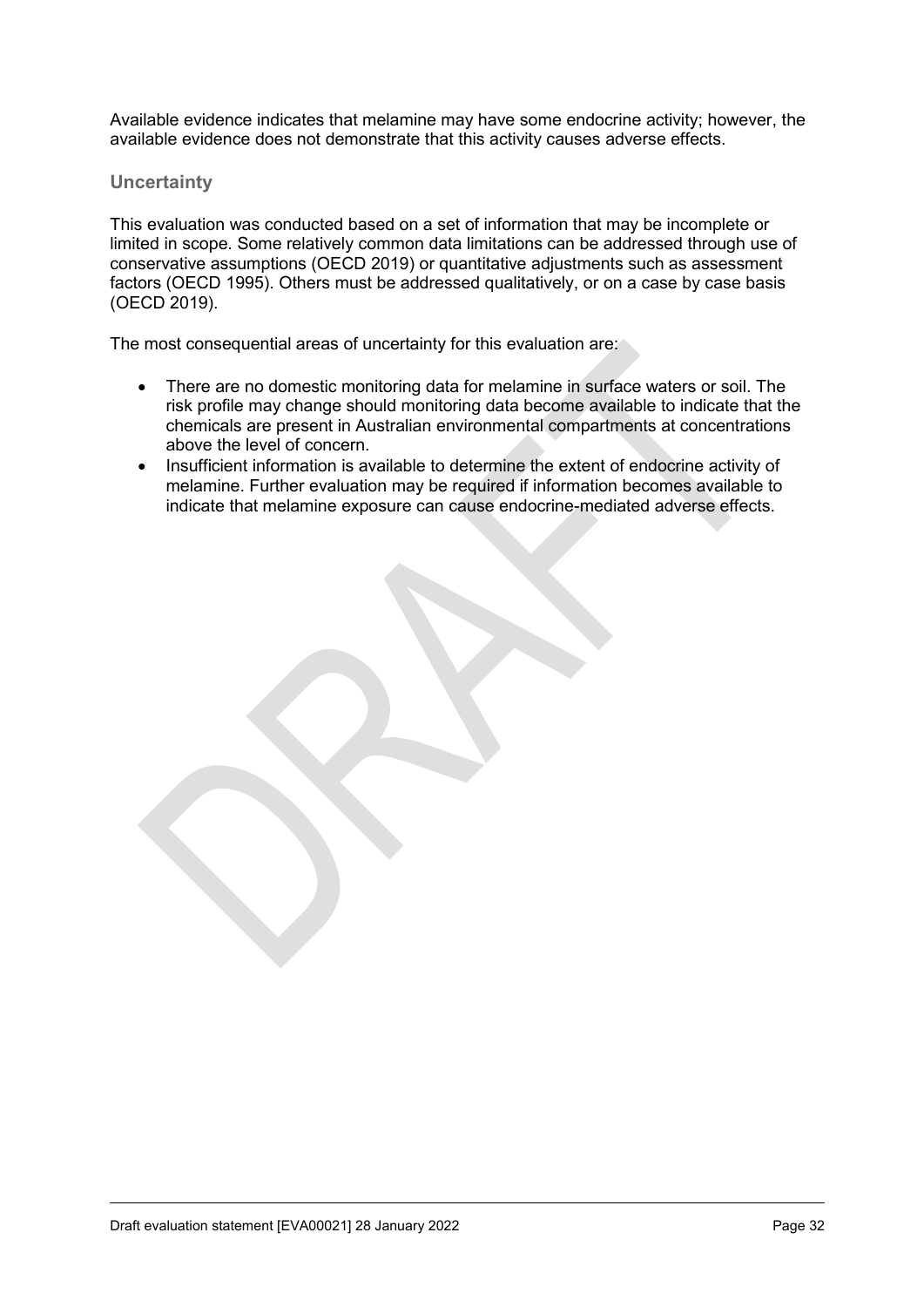# <span id="page-32-0"></span>References

Bolden AL, Rochester JR and Kwiatkowski CF (2017) 'Melamine, beyond the kidney: A ubiquitous endocrine disruptor and neurotoxicant?', *Toxicology Letters,* 280: 181-189, doi: 10.1016/j.toxlet.2017.07.893.

Chemwatch (n.d.) *[Galleria Chemica](https://jr.chemwatch.net/galleria/)*, Chemwatch website, accessed August 2021.

DeLima Associates (n.d.) CPID [\(Consumer Product Information Database\)](https://www.whatsinproducts.com/), DeLima Associates website, accessed November 2021.

Duarte B, Gameiro C, Matos AR, Figueiredo A, Silva MS, Cordeiro C, Caçador I, Reis-Santos P, Fonseca V and Cabrita MT (2021) 'First screening of biocides, persistent organic pollutants, pharmaceutical and personal care products in Antarctic phytoplankton from Deception Island by FT-ICR-MS', *Chemosphere,* 274: 129860, doi: https://doi.org/10.1016/j.chemosphere.2021.129860.

Early RJ, Yu H, Mu XP, Xu H, Guo L, Kong Q, Zhou J, He B, Yang X, Huang H, Hu E and Jiang Y (2013) 'Repeat oral dose toxicity studies of melamine in rats and monkeys', *Archives of Toxicology*, 87(3): 517-527, doi: 10.1007/s00204-012-0939-7.

ECHA (European Chemicals Agency) (2019) *[Annex VI, Part 2 – Proposal for Harmonised](https://echa.europa.eu/documents/10162/3bdeab03-8147-b308-acd0-4ed5848340c0)  [Classification and Labelling CLH report](https://echa.europa.eu/documents/10162/3bdeab03-8147-b308-acd0-4ed5848340c0)*, ECHA, accessed August 2021.

ECHA (European Chemicals Agency) (2022a) *[Public activities coordination tool](https://echa.europa.eu/pact)*, ECHA, accessed January 2022.

ECHA (European Chemicals Agency) (2022b) *[Substance Infocard: Melamine](https://echa.europa.eu/substance-information/-/substanceinfo/100.003.288)*, ECHA, accessed January 2022.

EPHC (Environment Protection and Heritage Council) (2009) *[Environmental Risk](http://www.nepc.gov.au/resource/chemical-risk-assessment-guidance-manuals)  [Assessment Guidance Manual for Industrial Chemicals](http://www.nepc.gov.au/resource/chemical-risk-assessment-guidance-manuals)*, EPHC, accessed January 2022.

ESFA (European Food Safety Authority) (2010) *[Scientific Opinion on Melamine in Food and](https://efsa.onlinelibrary.wiley.com/doi/pdf/10.2903/j.efsa.2010.1573)  [Feed](https://efsa.onlinelibrary.wiley.com/doi/pdf/10.2903/j.efsa.2010.1573)*, ESFA website, accessed August 2021.

FDA (Food and Drug Administration (2008) [Update: Interim Safety and Risk Assessment of](https://wayback.archive-it.org/7993/20170111174251/http:/www.fda.gov/Food/FoodborneIllnessContaminants/ChemicalContaminants/ucm164520.htm)  [Melamine and its Analogues in Food for Humans.](https://wayback.archive-it.org/7993/20170111174251/http:/www.fda.gov/Food/FoodborneIllnessContaminants/ChemicalContaminants/ucm164520.htm) US FDA website, accessed December 2021.

FSANZ (Food Standards Australia New Zealand) (2008) *[Risk assessment and referral levels](https://www.foodstandards.gov.au/consumer/chemicals/melamine/Pages/melamineinfoodsfromchina/riskassessmentandref4064.aspx)  [for dairy foods and foods containing dairy-based ingredients adulterated with melamine](https://www.foodstandards.gov.au/consumer/chemicals/melamine/Pages/melamineinfoodsfromchina/riskassessmentandref4064.aspx)*, FSANZ website, accessed November 2021.

Government of Canada (2020) *[Updated Draft Screening Assessment of Certain Organic](https://www.canada.ca/en/environment-climate-change/services/evaluating-existing-substances/updated-draft-screening-assessment-organic-flame-retardants-substance-grouping-melamine.html)  [Flame Retardants Substance Grouping 1,3,5-Triazine-2,4,6-triamine \(Melamine\)](https://www.canada.ca/en/environment-climate-change/services/evaluating-existing-substances/updated-draft-screening-assessment-organic-flame-retardants-substance-grouping-melamine.html)*, Government of Canada, accessed August 2021.

Hard GC, Flake GP and Sills RC (2009) 'Re-evaluation of kidney histopathology from 13 week toxicity and two-year carcinogenicity studies of melamine in the F344 rat: morphologic evidence of retrograde nephropathy', *Veterinary Pathology*, 46(6): 1248-1257, doi: 10.1354/vp.08-VP-0317-F-FL.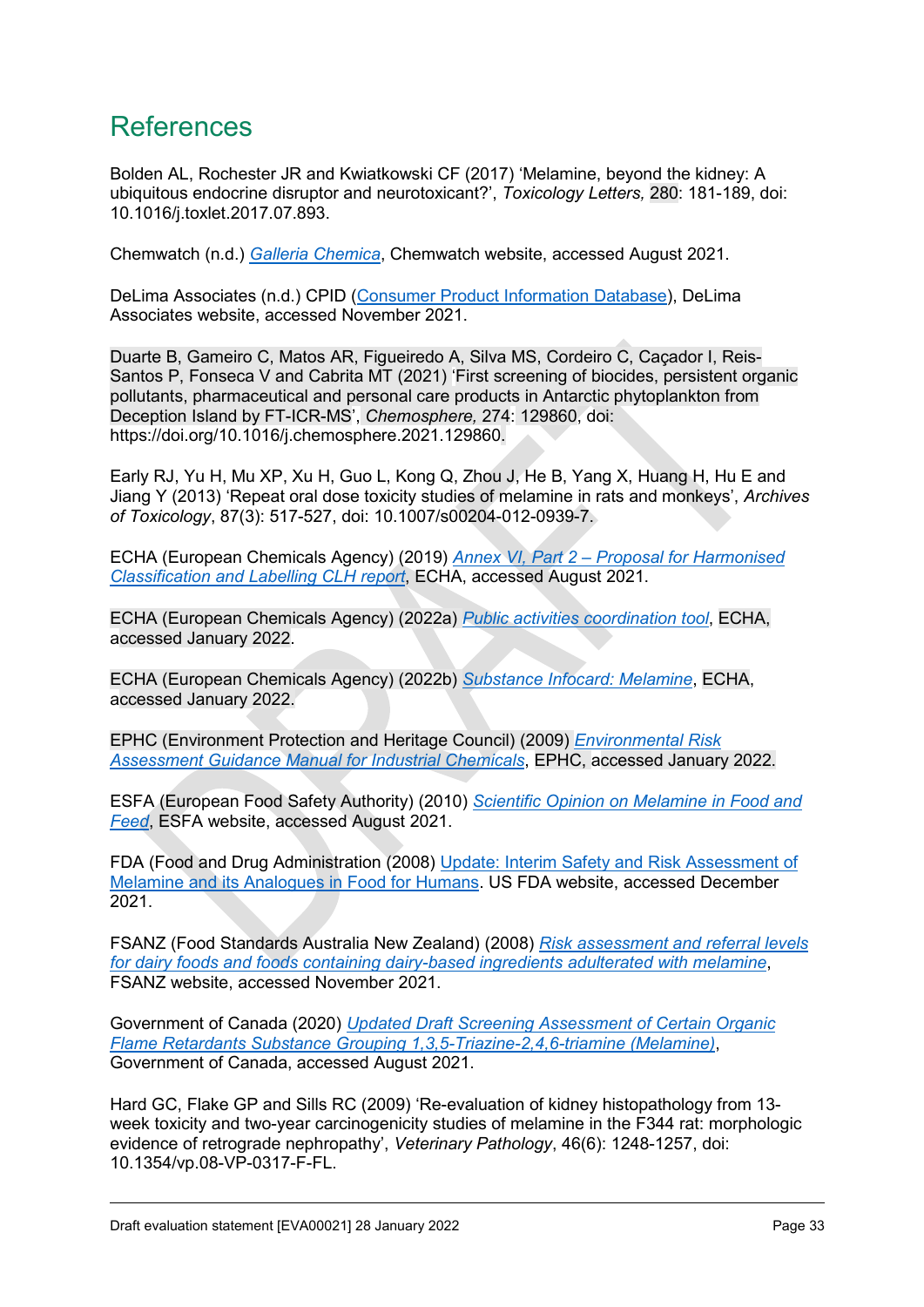Haynes WM, ed., (2016), *CRC Handbook of Chemistry and Physics* (97th ed). CRC Press, Boca Raton, FL.

IARC (International Agency for Research on Cancer) (2019) *[IARC Monographs on the](https://publications.iarc.fr/575)  [Evaluation of Carcinogenic Risks to Humans Volume 119](https://publications.iarc.fr/575)*, IARC website, accessed August 2021.

Kolkman A, Vughs D, Sjerps R, Kooij PJF, van der Kooi M, Baken K, Louisse J and de Voogt P (2021) 'Assessment of Highly Polar Chemicals in Dutch and Flemish Drinking Water and Its Sources: Presence and Potential Risks', *ACS ES&T Water,* 1(4): 928-937, doi: https://doi.org/10.1021/acsestwater.0c00237.

Liu SS, Cai Qs, Li C, Cheng S, Wang Z, Yang Y, Ying GG, Sweetman AJ and Chen CE (2021) 'In situ measurement of an emerging persistent, mobile and toxic (PMT) substance - Melamine and related triazines in waters by diffusive gradient in thin-films', *Water Research,* 206: 117752, doi: https://doi.org/10.1016/j.watres.2021.117752.

Lund KH and Petersen JH (2006) 'Migration of formaldehyde and melamine monomers from kitchen- and tableware made of melamine plastic', *Food Additives & Contaminants,* 23(9): 948-955, doi: 10.1080/02652030500415660.

NCBI (National Center for Biotechnology Information) (n.d.) *[PubChem](https://pubchem.ncbi.nlm.nih.gov/compound/7955)*, NCBI website, accessed August 2021.

NICNAS (National Industrial Chemicals Notification and Assessment Scheme) (2006) *[Australian High Volume Industrial Chemical List](https://webarchive.nla.gov.au/awa/20150622055514/http:/www.nicnas.gov.au/__data/assets/pdf_file/0019/6661/NICNAS_AHVICL_2006_PDF.pdf)*, NICNAS, accessed May 2021.

NITE (National Institute of Technology and Evaluation) (2022) *[Japan CHEmicals](https://www.nite.go.jp/chem/jcheck/detail.action?cno=108-78-1&mno=5-1024&request_locale=en)  [Collaborative Knowledge Database \(J-CHECK\): Melamine](https://www.nite.go.jp/chem/jcheck/detail.action?cno=108-78-1&mno=5-1024&request_locale=en)*, NITE, accessed January 2022.

NTP (National Toxicology Program) (1983) *[Carcinogenesis Bioassay of Melamine](https://ntp.niehs.nih.gov/ntp/htdocs/lt_rpts/tr245.pdf)*, NTP, accessed August 2021.

OECD (Organisation for Economic Co-operation and Development) (1995) *[Guidance](https://www.oecd.org/env/ehs/testing/34290206.pdf)  [document for aquatic effects assessment](https://www.oecd.org/env/ehs/testing/34290206.pdf)*, OECD, accessed May 2021.

OECD (Organisation for Economic Cooperation and Development) (1998) *[SIDS Initial](https://hpvchemicals.oecd.org/UI/SIDS_Details.aspx?key=7550f4d1-8275-4400-b068-18cda6630efc&idx=0)  [Assessment Report - Melamine](https://hpvchemicals.oecd.org/UI/SIDS_Details.aspx?key=7550f4d1-8275-4400-b068-18cda6630efc&idx=0)*, OECD, accessed May 2021.

OECD (Organisation for Economic Co-operation and Development) (2019) *[Guiding](http://www.oecd.org/chemicalsafety/risk-assessment/guiding-principles-and-key-elements-for-establishing-a-weight-of-evidence-for-chemical-assessment.pdf)  [Principles and Key Elements for Establishing a Weight of Evidence for Chemical](http://www.oecd.org/chemicalsafety/risk-assessment/guiding-principles-and-key-elements-for-establishing-a-weight-of-evidence-for-chemical-assessment.pdf)  [Assessment, Series on Testing and Assessment No. 311](http://www.oecd.org/chemicalsafety/risk-assessment/guiding-principles-and-key-elements-for-establishing-a-weight-of-evidence-for-chemical-assessment.pdf)*, OECD website, accessed May 2021.

OECD (Organisation for Economic Co-operation and Development (2020) *[SIDS Initial](https://hpvchemicals.oecd.org/UI/Search.aspx)  [Assessent Profile: Melamine](https://hpvchemicals.oecd.org/UI/Search.aspx)*, OECD, accessed May 2021.

Ogasawara H, Imaida K, Ishiwata H, Toyoda K, Kawanishi T, Uneyama C, Hayashi S, Takahashi M and Hayashi Y (1995) 'Urinary bladder carcinogenesis induced by melamine in F344 male rats: correlation between carcinogenicity and urolith formation', *Carcinogenesis*, 16(11): 2773-2777, doi: 10.1093/carcin/16.11.2773.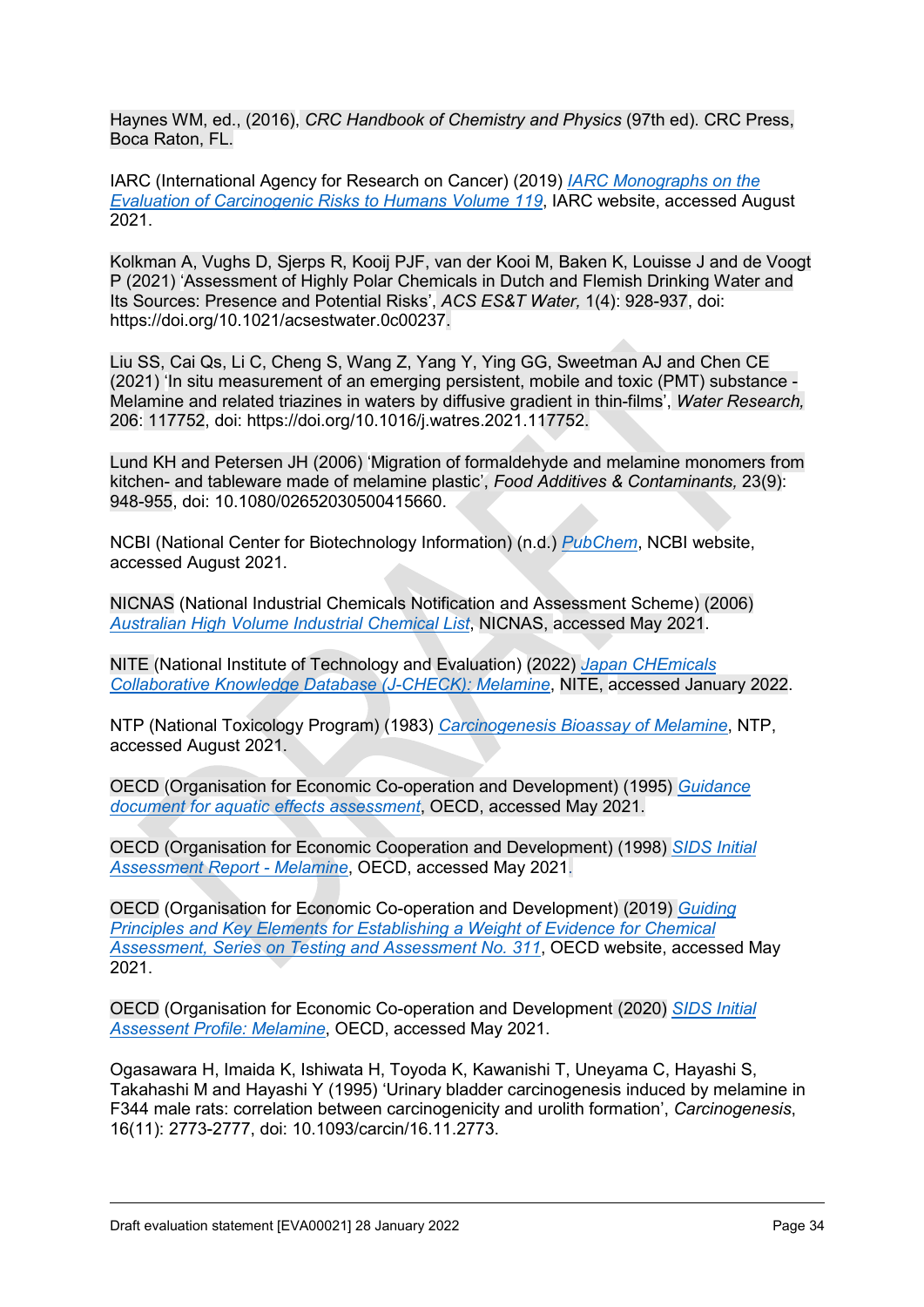Pacini N, Prearo M, Abete MC, Brizio P, Dörr AJM, Reimschuessel R, Andersen W, Gasco L, Righetti M and Elia AC (2013) 'Antioxidant Responses and Renal Crystal Formation in Rainbow Trout Treated with Melamine Administered Individually or in Combination with Cyanuric Acid', *Journal of Toxicology and Environmental Health, Part A,* 76(8): 491-508, doi: 10.1080/15287394.2013.785205.

Qin Y, Lv X, Li J, Qi G, Diao Q, Liu G, Xue M, Wang J, Tong J, Zhang L and Zhang K (2010) 'Assessment of melamine contamination in crop, soil and water in China and risks of melamine accumulation in animal tissues and products', *Environment International,* 36(5): 446-452, doi: 10.1016/j.envint.2010.03.006.

REACH (Registration, Evaluation, Authorisation and Restriction of Chemicals) (n.d.) *[Registered dossier for CAS No. 108-78-1](https://echa.europa.eu/substance-information/-/substanceinfo/100.003.288)*, European Chemicals Agency website, accessed August 2021.

Richards LA, Kumari R, White D, Parashar N, Kumar A, Ghosh A, Kumar S, Chakravorty B, Lu C, Civil W, Lapworth DJ, Krause S, Polya DA and Gooddy DC (2021) 'Emerging organic contaminants in groundwater under a rapidly developing city (Patna) in northern India dominated by high concentrations of lifestyle chemicals', *Environmental Pollution,* 268: 115765, doi: https://doi.org/10.1016/j.envpol.2020.115765.

Schreder ED and La Guardia MJ (2014) 'Flame retardant transfers from US households (dust and laundry wastewater) to the aquatic environment', *Environmental Science & Technology,* 48(19): 11575-11583, doi: 10.1021/es502227h.

Shin H-M, Moschet C, Young TM and Bennett DH (2020) 'Measured concentrations of consumer product chemicals in California house dust: Implications for sources, exposure, and toxicity potential', *Indoor air,* 30(1): 60-75, doi: 10.1111/ina.12607.

Smit C (2018) '*[Water quality standards for melamine: A proposal in accordance with the](https://rivm.openrepository.com/handle/10029/622026)  [methodology of the Water Framework Directive'](https://rivm.openrepository.com/handle/10029/622026)*, National Institute for Public Health and the Environment, accessed January 2022.

SPIN (Substances in Preparation in Nordic Countries) (n.d.) *[SPIN Database](http://www.spin2000.net/spinmyphp/)*, SPIN website, accessed May 2021.

Stine CB, Nochetto CB, Evans ER, Gieseker CM, Mayer TD, Hasbrouck NR and Reimschuessel R (2012) 'Depletion of melamine and cyanuric acid in serum from catfish Ictalurus punctatus and rainbow trout Onchorhynchus mykiss', *Food and Chemical Toxicology,* 50(10): 3426-3432, doi: 10.1016/j.fct.2012.07.055.

SWA (Safe Work Australia) (n.d.) *[Hazardous Chemicals Information System](http://hcis.safeworkaustralia.gov.au/HazardousChemical)*, SWA website, accessed August 2021.

TGA (Therapeutic Goods Administration) (2021) *[Standard for the Uniform Scheduling of](https://www.legislation.gov.au/Details/F2021L00650)  [Medicines and Poisons No. 33 \(Poisons Standard June 2021\)](https://www.legislation.gov.au/Details/F2021L00650)*, TGA, accessed August 2021.

UNECE (United Nations Economic Commission for Europe) (2017) *[Globally Harmonized](http://www.unece.org/trans/danger/publi/ghs/ghs_rev07/07files_e0.html)  [System of Classification and Labelling of Chemicals \(GHS\), Seventh Revised Edition](http://www.unece.org/trans/danger/publi/ghs/ghs_rev07/07files_e0.html)*, UNECE, accessed January 2022.

UNEP (United Nations Environment Programme) (1987) *[The Montreal Protocol on](http://ozone.unep.org/)  [Substances that Deplete the Ozone Layer](http://ozone.unep.org/)*, UNEP, accessed January 2022.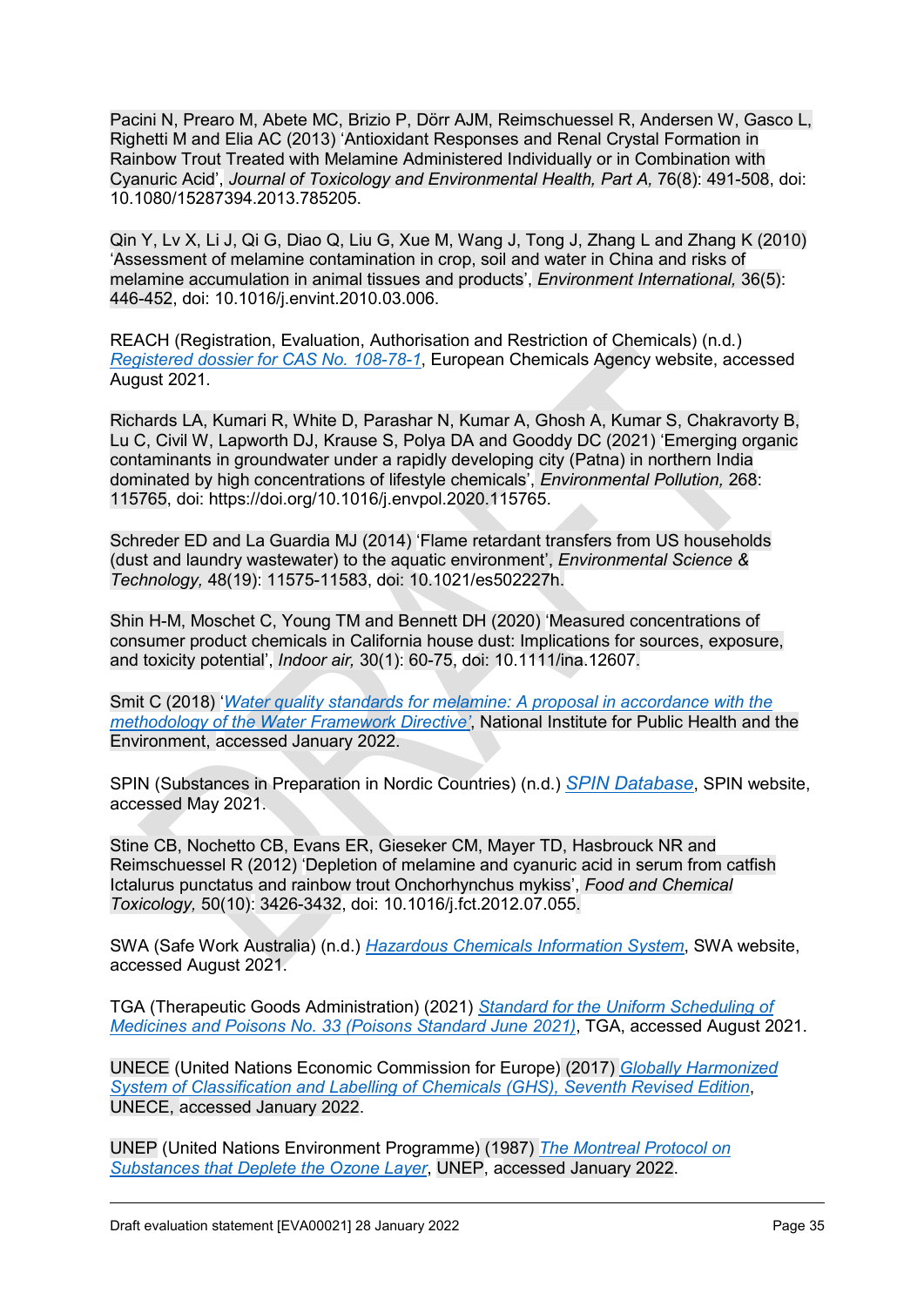UNEP (United Nations Environment Programme) (2001) *[The Stockholm Convention on](http://www.pops.int/)  [Persistent Organic Pollutants](http://www.pops.int/)*, UNEP, accessed January 2022.

UNEP & FAO (United Nations Environment Programme and Food and Agriculture Organization) (1998) *[Rotterdam Convention on the Prior Informed Consent Procedure for](http://www.pic.int/)  [Certain Hazardous Chemicals and Pesticides in International Trade](http://www.pic.int/)*, UNEP & FAO, accessed January 2022.

US EPA (United States Environmental Protection Agency) (n.d.) (2016) *[Chemical Data](https://www.epa.gov/chemical-data-reporting/access-cdr-data)  [Reporting Data](https://www.epa.gov/chemical-data-reporting/access-cdr-data)*, US EPA website, accessed November 2021.

US EPA (United States Environmental Protection Agency) (n.d.) (2017) *[Estimation Programs](https://www.epa.gov/tsca-screening-tools/epi-suitetm-estimation-program-interface)  [Interface \(EPI\) SuiteTM for Microsoft Windows®, v 4.11](https://www.epa.gov/tsca-screening-tools/epi-suitetm-estimation-program-interface)*, US EPA website, accessed May 2021.

Wang Z, Chen L, Al-Kasir R and Han B (2011) 'In vitro toxicity of melamine against Tetrahymena pyriformis cells', *Journal of Veterinary Science,* 12(1): 27-34, doi: 10.4142/jvs.2011.12.1.27.

WHO (World Health Organisation) (2009a) *[Toxicological and health aspects of melamine](http://apps.who.int/iris/bitstream/handle/10665/44106/9789241597951_eng.pdf;jsessionid=22EB942B8E5A77D9F8953590391F0087?sequence=1)  [and cyanuric acid](http://apps.who.int/iris/bitstream/handle/10665/44106/9789241597951_eng.pdf;jsessionid=22EB942B8E5A77D9F8953590391F0087?sequence=1)*, WHO Library Cataloguing-in-Publication Data, accessed August 2021.

WHO (World Health Organisation) (2009b) *[Background Paper on the Chemistry of Melamine](https://www.who.int/foodsafety/fs_management/Melamine_2.pdf)  [Alone and in Combination with Related Compounds](https://www.who.int/foodsafety/fs_management/Melamine_2.pdf)*, WHO Library Cataloguing-in-Publication Data, accessed May 2021.

Zhu H and Kannan K (2018) 'Distribution Profiles of Melamine and Its Derivatives in Indoor Dust from 12 Countries and the Implications for Human Exposure', Environmental Science and Technology, 52: 12801-12808, doi: 10.1021/acs.est.8b04154.

Zhu H and Kannan K (2020) 'Occurrence and distribution of melamine and its derivatives in surface water, drinking water, precipitation, wastewater, and swimming pool water', *Environmental Pollution,* 258: 113743, doi: https://doi.org/10.1016/j.envpol.2019.113743.

Zhu H, Wang Y, Sun H and Kannan K (2019) 'Fertilizers as a Source of Melamine and Cyanuric Acid in Soils: A Nationwide Survey in China', *Environmental Science & Technology Letters,* 6(2): 55-61, doi: 10.1021/acs.estlett.8b00711.

Zheng G, Boor B, Schreder E and Salamova A (2020) 'Exposure to melamine and its derivatives in childcare facilities', Chemosphere 244,125505: doi: https://doi.org/10.1016/j.chemosphere.2019.125505